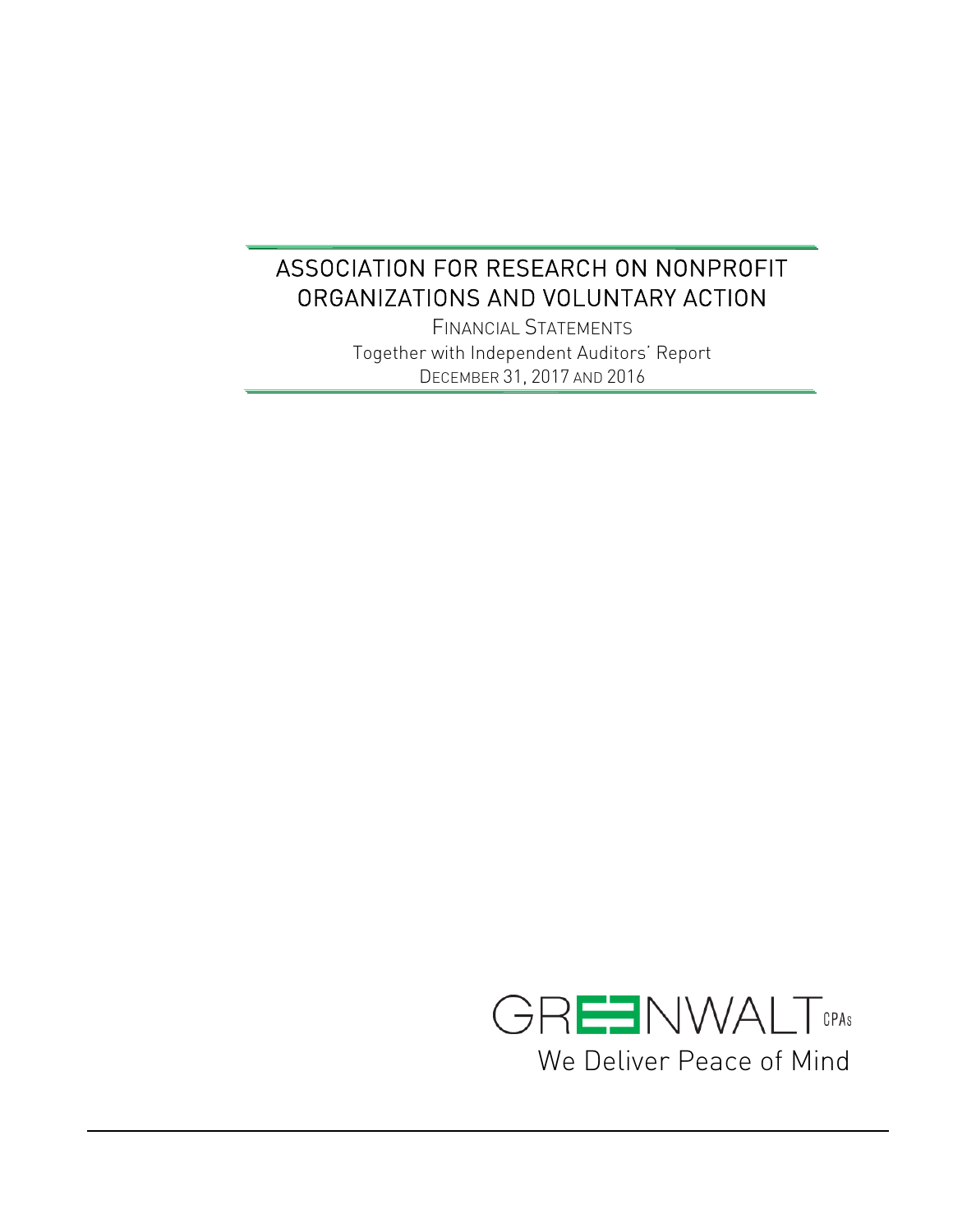Greenwalt CPAs, Inc. 5342 W. Vermont Street Indianapolis, IN 46224 www.greenwaltcpas.com



INDEPENDENT AUDITORS' REPORT

To the Board of Directors of

Association for Research on Nonprofit Organizations and Voluntary Action:

We have audited the accompanying financial statements of the Association for Research on Nonprofit Organizations and Voluntary Action ("ARNOVA"), which comprise the statements of financial position as of December 31, 2017 and 2016, and the related statements of activities and cash flows for the years then ended, and the related notes to the financial statements.

## Management's Responsibility for the Financial Statements

Management is responsible for the preparation and fair presentation of these financial statements in accordance with accounting principles generally accepted in the United States of America; this includes the design, implementation, and maintenance of internal control relevant to the preparation and fair presentation of financial statements that are free from material misstatement, whether due to fraud or error.

## Auditors' Responsibility

Our responsibility is to express an opinion on these financial statements based on our audits. We conducted our audits in accordance with auditing standards generally accepted in the United States of America. Those standards require that we plan and perform the audits to obtain reasonable assurance about whether the financial statements are free from material misstatement.

An audit involves performing procedures to obtain audit evidence about the amounts and disclosures in the financial statements. The procedures selected depend on the auditors' judgment, including the assessment of the risks of material misstatement of the financial statements, whether due to fraud or error. In making those risk assessments, the auditor considers internal control relevant to the entity's preparation and fair presentation of the financial statements in order to design audit procedures that are appropriate in the circumstances, but not for the purpose of expressing an opinion on the effectiveness of the entity's internal control. Accordingly, we express no such opinion. An audit also includes evaluating the appropriateness of accounting policies used and the reasonableness of significant accounting estimates made by management, as well as evaluating the overall presentation of the financial statements.

We believe that the audit evidence we have obtained is sufficient and appropriate to provide a basis for our audit opinion.

## Opinion

In our opinion, the financial statements referred to above present fairly, in all material respects, the financial position of ARNOVA as of December 31, 2017 and 2016, and the changes in its net assets and its cash flows for the years then ended in accordance with accounting principles generally accepted in the United States of America.

Scenwalt CPAs, me.

March 21, 2018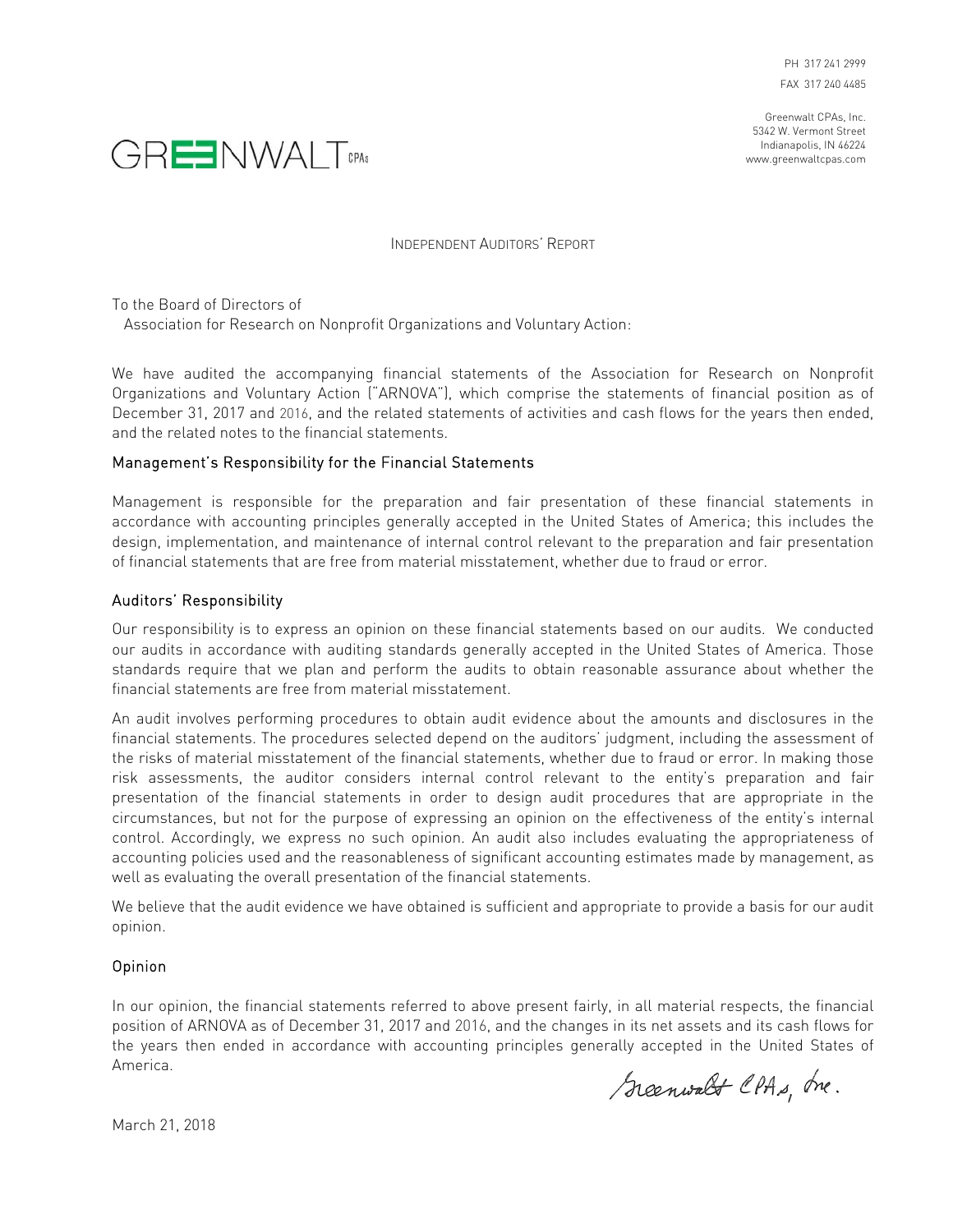STATEMENTS OF FINANCIAL POSITION DECEMBER 31, 2017 AND 2016

| т. |  |
|----|--|
| н  |  |

|                                   | 2017                     | 2016            |
|-----------------------------------|--------------------------|-----------------|
| Cash                              | \$<br>938,363            | 276,513<br>\$   |
| Cash held by others (Note 8)      | 48,758                   | 46,085          |
| Total cash                        | 987,121                  | 322,598         |
| Investments                       | 912,090                  | 785,131         |
| Accounts receivable               | 40,352                   | 62,178          |
| Grants receivable                 | 202,500                  | 210,000         |
| Prepaid expenses                  | 35,421                   | 6,161           |
| Equipment and software, net       | 3,806                    | 6,498           |
| Total assets                      | \$2,181,290              | 1,392,566<br>\$ |
| <b>LIABILITIES AND NET ASSETS</b> |                          |                 |
| <b>LIABILITIES</b>                |                          |                 |
| Accounts payable                  | $\updownarrow$<br>43,271 | 10,963<br>\$    |
| Accrued payroll and benefits      | 43,112                   | 38,898          |
| Deferred revenue                  | 18,097                   | 70,134          |
| Total liabilities                 | 104,480                  | 119,995         |
| <b>COMMITMENTS (NOTE 9)</b>       |                          |                 |
| <b>NET ASSETS</b>                 |                          |                 |
| Unrestricted                      |                          |                 |
| Undesignated                      | 728,720                  | 508,913         |
| Board designated (Note 4)         | 340,444                  | 339,818         |
| Total unrestricted net assets     | 1,069,164                | 848,731         |
| Temporarily restricted (Note 5)   | 988,471                  | 404,665         |
| Permanently restricted (Note 6)   | 19,175                   | 19,175          |
| Total net assets                  | 2,076,810                | 1,272,571       |
| Total liabilities and net assets  | \$2,181,290              | 1,392,566<br>\$ |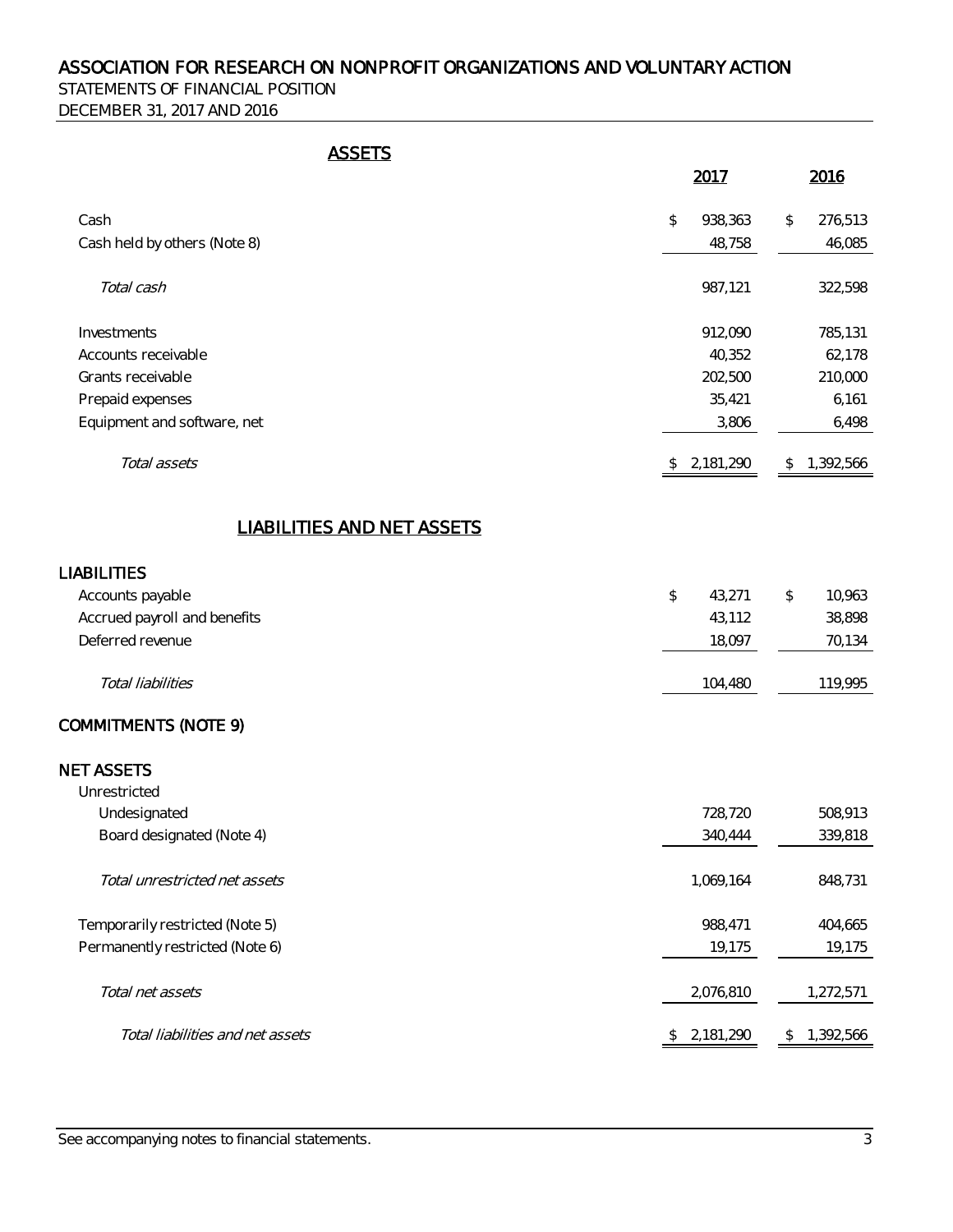STATEMENT OF ACTIVITIES FOR THE YEAR ENDED DECEMBER 31, 2017 WITH COMPARATIVE SUMMARIZED INFORMATION FOR THE YEAR ENDED DECEMBER 31, 2016

|                                       |                                               | <b>UNRESTRICTED</b> |                | <b>TEMPORARILY</b><br><b>RESTRICTED</b> | PERMENANTLY<br><b>RESTRICTED</b> | 2017<br><b>TOTAL</b> | 2016<br><b>TOTAL</b> |
|---------------------------------------|-----------------------------------------------|---------------------|----------------|-----------------------------------------|----------------------------------|----------------------|----------------------|
| REVENUE AND SUPPORT                   |                                               |                     |                |                                         |                                  |                      |                      |
| Grants                                | $\, \, \raisebox{-1.5pt}{\ensuremath{\circ}}$ |                     | \$             | 810,000                                 | \$                               | \$<br>810,000        | \$<br>413,000        |
| Membership dues                       |                                               | 145,865             |                |                                         |                                  | 145,865              | 119,291              |
| Conference revenue and sponsorships   |                                               | 277,573             |                | 136,584                                 |                                  | 414,157              | 337,299              |
| Publications and royalties            |                                               | 236,571             |                | 10,000                                  |                                  | 246,571              | 252,912              |
| Contributions                         |                                               | 5,420               |                |                                         |                                  | 5,420                | 8,545                |
| In-kind contributions (Note 1)        |                                               |                     |                | 296,690                                 |                                  | 296,690              | 225,875              |
| Investment income (Note 3)            |                                               | 127,377             |                |                                         |                                  | 127,377              | 49,926               |
| Other                                 |                                               | 15,425              |                |                                         |                                  | 15,425               | 3,023                |
| Gain on foreign exchange rate         |                                               |                     |                |                                         |                                  |                      | 10,651               |
| Net assets released from restrictions |                                               | 669,468             |                | (669, 468)                              |                                  |                      |                      |
| Total revenue and support             |                                               | 1,477,699           |                | 583,806                                 |                                  | 2,061,505            | 1,420,522            |
| <b>EXPENSES</b>                       |                                               |                     |                |                                         |                                  |                      |                      |
| Program:                              |                                               |                     |                |                                         |                                  |                      |                      |
| Events                                |                                               | 541,421             |                |                                         |                                  | 541,421              | 595,818              |
| Publications                          |                                               | 332,854             |                |                                         |                                  | 332,854              | 318,096              |
| Membership services                   |                                               | 117,339             |                |                                         |                                  | 117,339              | 109,959              |
| Other programs                        |                                               | 66,156              |                |                                         |                                  | 66,156               | 63,280               |
| Total program expenses                |                                               | 1,057,770           |                |                                         |                                  | 1,057,770            | 1,087,153            |
| Management and general                |                                               | 137,521             |                |                                         |                                  | 137,521              | 170,429              |
| Fundraising                           |                                               | 61,975              |                |                                         |                                  | 61,975               | 57,669               |
| Total expenses                        |                                               | 1,257,266           |                |                                         |                                  | 1,257,266            | 1,315,251            |
| <b>INCREASE IN NET ASSETS</b>         |                                               | 220,433             |                | 583,806                                 |                                  | 804,239              | 105,271              |
| NET ASSETS, BEGINNING OF YEAR         |                                               | 848,731             |                | 404,665                                 | 19,175                           | 1,272,571            | 1,167,300            |
| NET ASSETS, END OF YEAR               | \$                                            | 1,069,164           | $\mathfrak{P}$ | 988,471                                 | \$<br>19,175                     | \$2,076,810          | \$1,272,571          |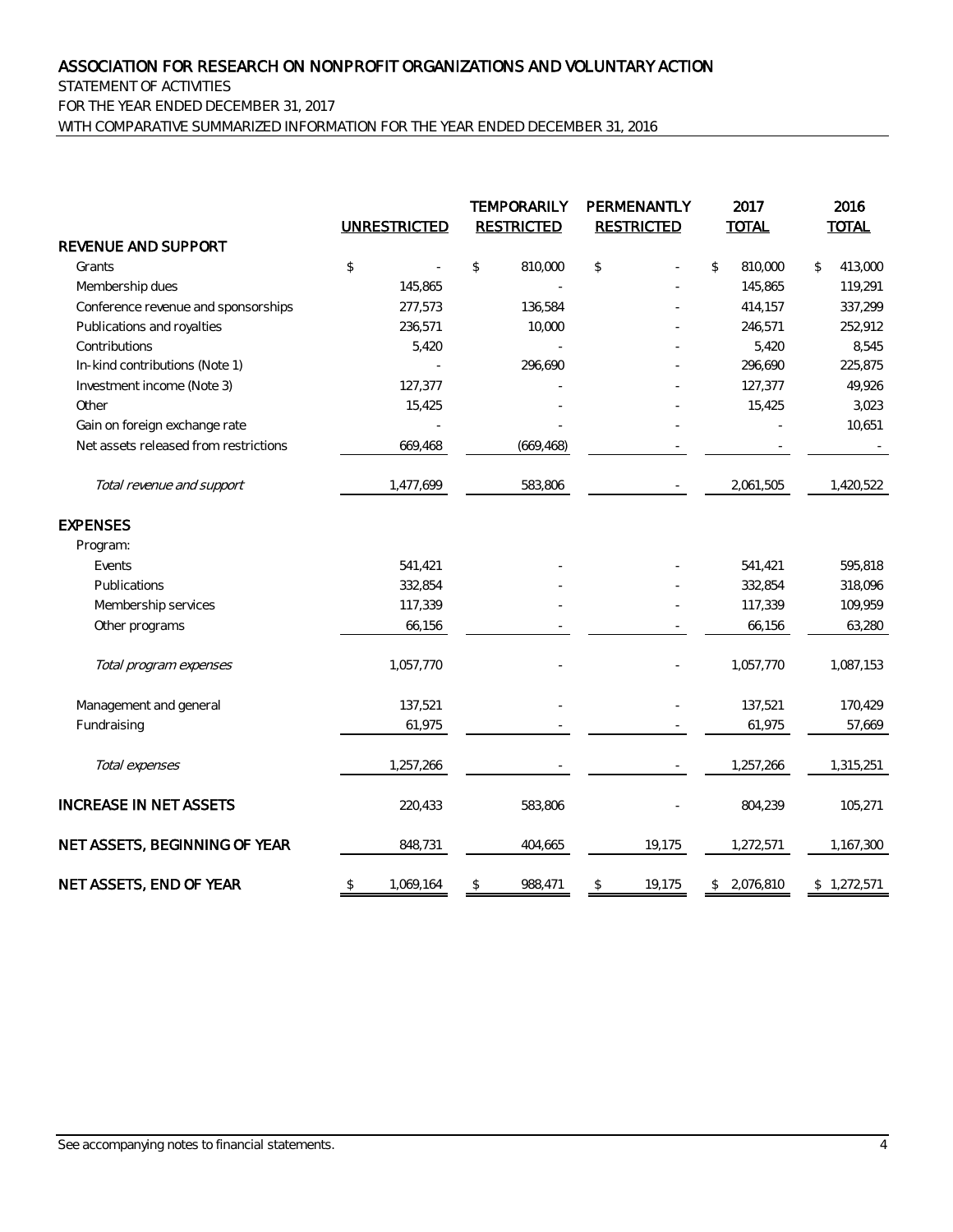STATEMENT OF ACTIVITIES

FOR THE YEAR ENDED DECEMBER 31, 2016

|                                       |                | <b>TEMPORARILY</b><br><b>RESTRICTED</b><br><b>UNRESTRICTED</b> |    |            |    | PERMENANTLY<br><b>RESTRICTED</b> |    |           | <b>TOTAL</b> |  |
|---------------------------------------|----------------|----------------------------------------------------------------|----|------------|----|----------------------------------|----|-----------|--------------|--|
| REVENUE AND SUPPORT                   |                |                                                                |    |            |    |                                  |    |           |              |  |
| Grants                                | $\updownarrow$ | 5,000                                                          | \$ | 408,000    | \$ |                                  | \$ | 413,000   |              |  |
| Membership dues                       |                | 119,291                                                        |    |            |    |                                  |    | 119,291   |              |  |
| Conference revenue and sponsorships   |                | 226,599                                                        |    | 110,700    |    |                                  |    | 337,299   |              |  |
| Publications and royalties            |                | 232,912                                                        |    | 20,000     |    |                                  |    | 252,912   |              |  |
| Contributions                         |                | 7,545                                                          |    | 1,000      |    |                                  |    | 8,545     |              |  |
| In-kind contributions                 |                |                                                                |    | 225,875    |    |                                  |    | 225,875   |              |  |
| Investment income (Note 3)            |                | 49,926                                                         |    |            |    |                                  |    | 49,926    |              |  |
| Other                                 |                | 3,023                                                          |    |            |    |                                  |    | 3,023     |              |  |
| Gain on foreign exchange rate         |                | 10,651                                                         |    |            |    |                                  |    | 10,651    |              |  |
| Net assets released from restrictions |                | 714,088                                                        |    | (714, 088) |    |                                  |    |           |              |  |
| Total revenue and support             |                | 1,369,035                                                      |    | 51,487     |    |                                  |    | 1,420,522 |              |  |
| <b>EXPENSES</b>                       |                |                                                                |    |            |    |                                  |    |           |              |  |
| Program:                              |                |                                                                |    |            |    |                                  |    |           |              |  |
| Events                                |                | 595,818                                                        |    |            |    |                                  |    | 595,818   |              |  |
| Publications                          |                | 318,096                                                        |    |            |    |                                  |    | 318,096   |              |  |
| Membership services                   |                | 109,959                                                        |    |            |    |                                  |    | 109,959   |              |  |
| Other programs                        |                | 63,280                                                         |    |            |    |                                  |    | 63,280    |              |  |
| Total program expenses                |                | 1,087,153                                                      |    |            |    |                                  |    | 1,087,153 |              |  |
| Management and general                |                | 170,429                                                        |    |            |    |                                  |    | 170,429   |              |  |
| Fundraising                           |                | 57,669                                                         |    |            |    |                                  |    | 57,669    |              |  |
| Total expenses                        |                | 1,315,251                                                      |    |            |    |                                  |    | 1,315,251 |              |  |
| <b>INCREASE IN NET ASSETS</b>         |                | 53,784                                                         |    | 51,487     |    |                                  |    | 105,271   |              |  |
| NET ASSETS, BEGINNING OF YEAR         |                | 794,947                                                        |    | 353,178    |    | 19,175                           |    | 1,167,300 |              |  |
| NET ASSETS, END OF YEAR               | \$             | 848,731                                                        | \$ | 404,665    | \$ | 19,175                           | \$ | 1,272,571 |              |  |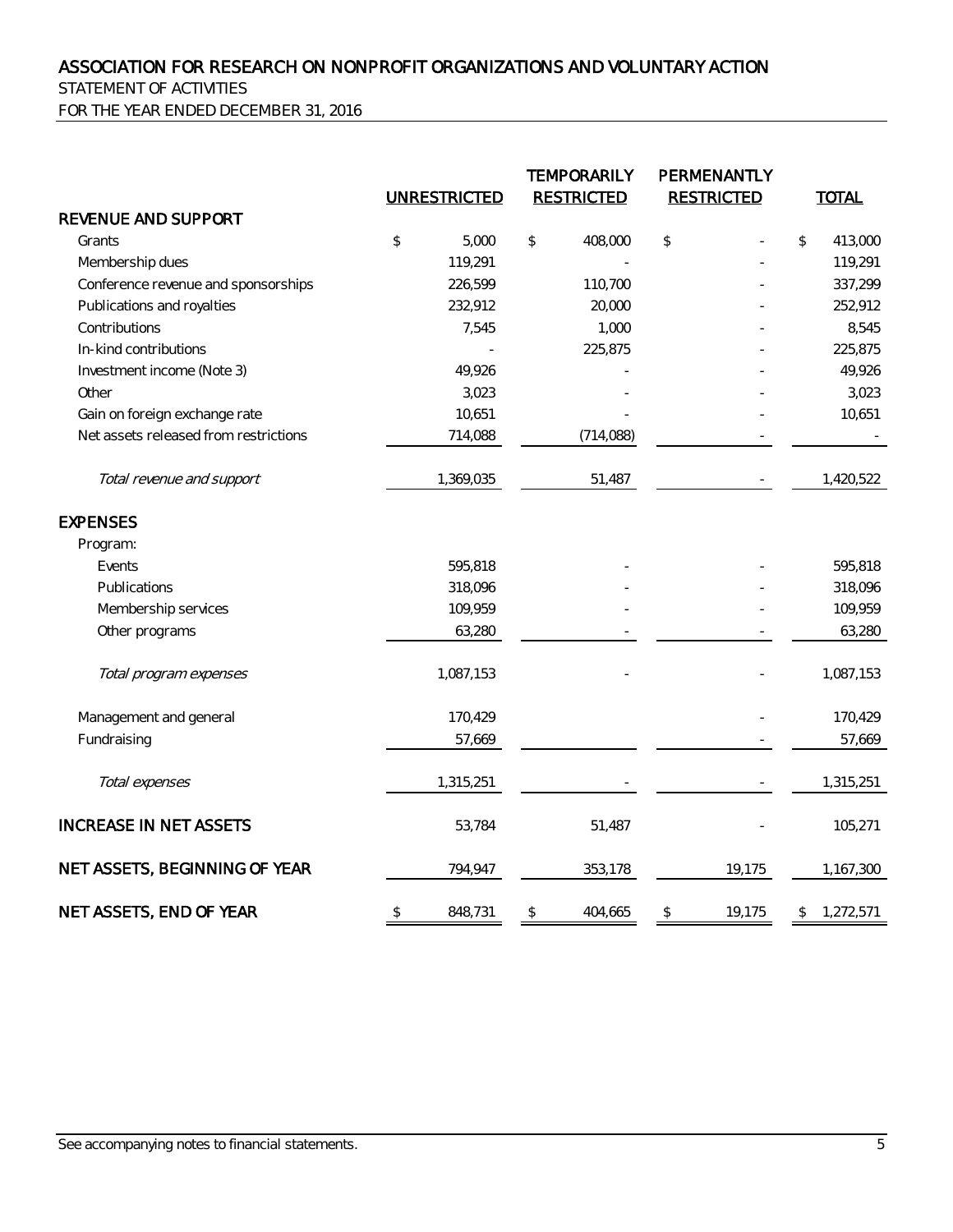STATEMENTS OF CASH FLOWS FOR YEARS ENDED DECEMBER 31, 2017 AND 2016 Page 1 of 2

# NET CHANGE IN CASH

|                                                     | 2017            | 2016                     |
|-----------------------------------------------------|-----------------|--------------------------|
| CASH FLOWS FROM OPERATING ACTIVITIES                |                 |                          |
| Cash received from members and others               | \$<br>1,614,727 | $\mathcal{Z}$<br>893,532 |
| Cash paid to employees and suppliers                | (949, 872)      | (1, 102, 361)            |
| Interest and dividends received                     | 29,464          | 34,771                   |
| Net cash provided by (used in) operating activities | 694,319         | (174, 058)               |
| CASH FLOWS FROM INVESTING ACTIVITIES                |                 |                          |
| Capital expenditures                                | (750)           | (2,956)                  |
| Purchase of investments                             | (29, 155)       | (34, 573)                |
| Sales of investments                                | 109             |                          |
| Net cash used in investing activities               | (29, 796)       | (37, 529)                |
| INCREASE (DECREASE) IN CASH                         | 664,523         | (211, 587)               |
| CASH, BEGINNING OF YEAR                             | 322,598         | 534,185                  |
| CASH, END OF YEAR                                   | 987,121<br>\$   | 322,598<br>\$            |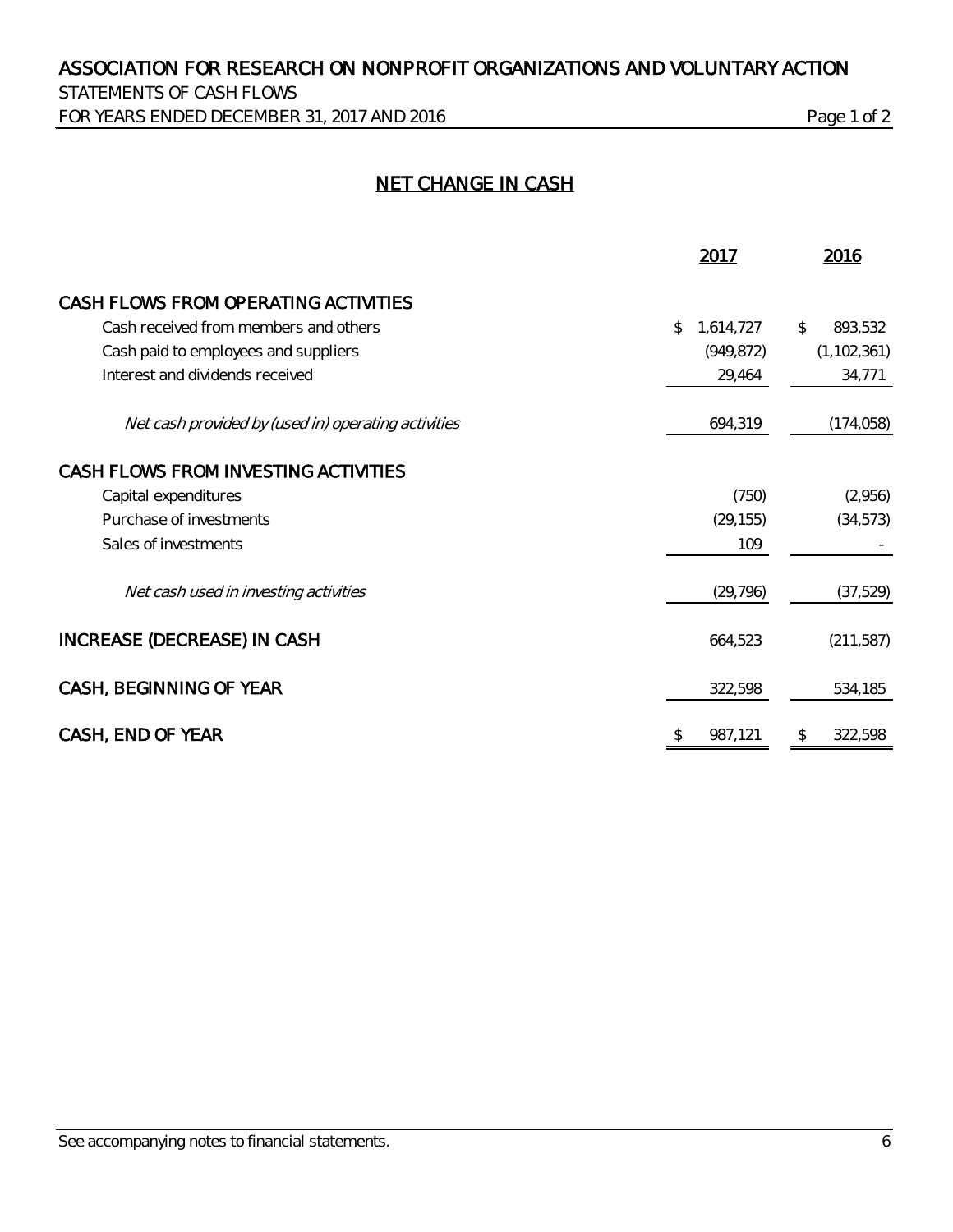STATEMENTS OF CASH FLOWS, CONTINUED FOR YEARS ENDED DECEMBER 31, 2017 AND 2016 Page 2 of 2

# RECONCILIATION OF CHANGE IN NET ASSETS TO NET CASH PROVIDED BY (USED IN) OPERATING ACTIVITIES

|                                                                                                    |   | 2017       |               | 2016       |
|----------------------------------------------------------------------------------------------------|---|------------|---------------|------------|
| <b>CHANGE IN NET ASSETS</b>                                                                        | S | 804,239    | \$            | 105,271    |
| ADJUSTMENTS TO RECONCILE CHANGE IN NET ASSETS TO NET<br>PROVIDED BY (USED IN) OPERATING ACTIVITIES |   |            |               |            |
| Depreciation and amortization expense                                                              |   | 3.442      |               | 3,250      |
| Unrealized gain on investments                                                                     |   | (97, 913)  |               | (15, 155)  |
| (Increase) decrease in operating assets:                                                           |   |            |               |            |
| Grants receivable                                                                                  |   | 7,500      |               | (210,000)  |
| Accounts receivable                                                                                |   | 21,826     |               | (48, 880)  |
| Prepaid expenses                                                                                   |   | (29, 260)  |               | (1, 428)   |
| Increase (decrease) in operating liabilities:                                                      |   |            |               |            |
| Accounts payable                                                                                   |   | 32,308     |               | (14,697)   |
| Accrued payroll and benefits                                                                       |   | 4,214      |               | (110)      |
| Deferred revenue                                                                                   |   | (52,037)   |               | 7,691      |
| Total adjustments                                                                                  |   | (109, 920) |               | (279, 329) |
| NET CASH PROVIDED BY (USED IN) OPERATING ACTIVITIES                                                |   | 694,319    | $\mathcal{L}$ | (174, 058) |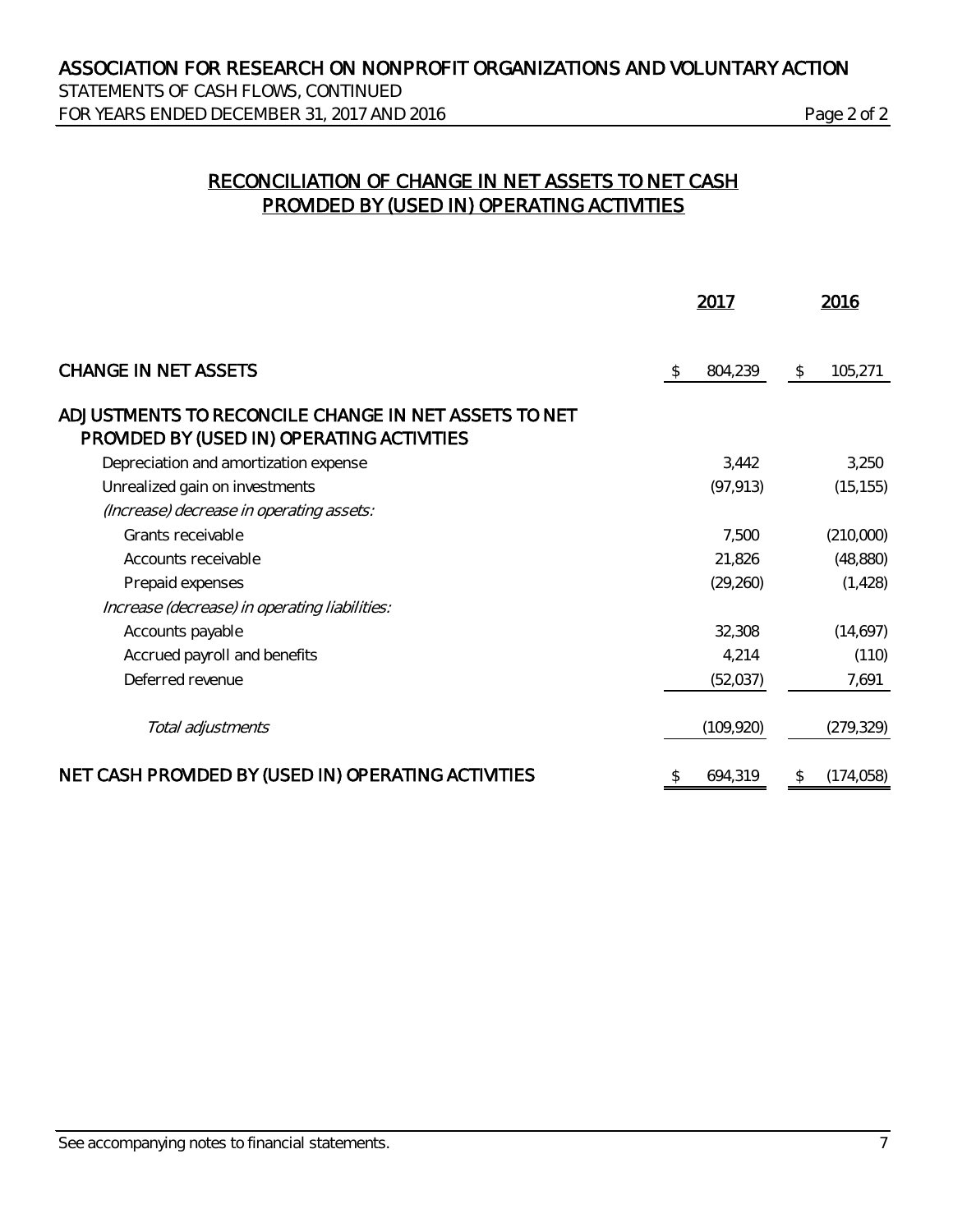## 1. SUMMARY OF SIGNIFICANT ACCOUNTING POLICIES

#### DESCRIPTION OF ORGANIZATION

The Association for Research on Nonprofit Organizations and Voluntary Action ("ARNOVA") is a non-profit corporation incorporated in 1971 in the District of Columbia which was established to foster the creation, application, and dissemination of research about voluntary action, nonprofit organizations and philanthropy both nationally and internationally. ARNOVA's primary activities include an annual conference, publications, electronic discussions, and special interest groups. ARNOVA's major sources of revenue are grants, conference and sponsorship revenue, and revenue from publications and royalties.

#### DESCRIPTION OF PROGRAM AND SUPPORTING SERVICES

The following program and supporting services are included in the accompanying financial statements:

### Events

Conference - salaries, benefits, and direct costs related to the ARNOVA annual conference.

Scholarships and awards - scholarships to attend the conference and book, dissertation, and lifetime achievement awards.

Publications - salaries, benefits, and direct costs related to the publication of the ARNOVA News, Nonprofit & Voluntary Sector Quarterly, and the website.

Membership services - salaries, benefits, and direct costs related to providing benefits to members.

Other - salaries, benefits and direct costs related to providing other miscellaneous programs.

Management and general - includes the functions necessary to provide coordination and articulation of ARNOVA's program strategy; maintain proper administrative functioning of the Board of Directors; and manage the financial and budgetary responsibilities of ARNOVA.

Fundraising - provides the structure necessary to encourage and secure private financial support from individuals, foundations, and corporations.

#### BASIS OF ACCOUNTING AND USE OF ESTIMATES

The accompanying financial statements have been prepared on the accrual basis of accounting. The preparation of financial statements in conformity with accounting principles generally accepted in the United States of America requires management to make estimates and assumptions that affect certain reported amounts and disclosures. Accordingly, actual results could differ from those estimates.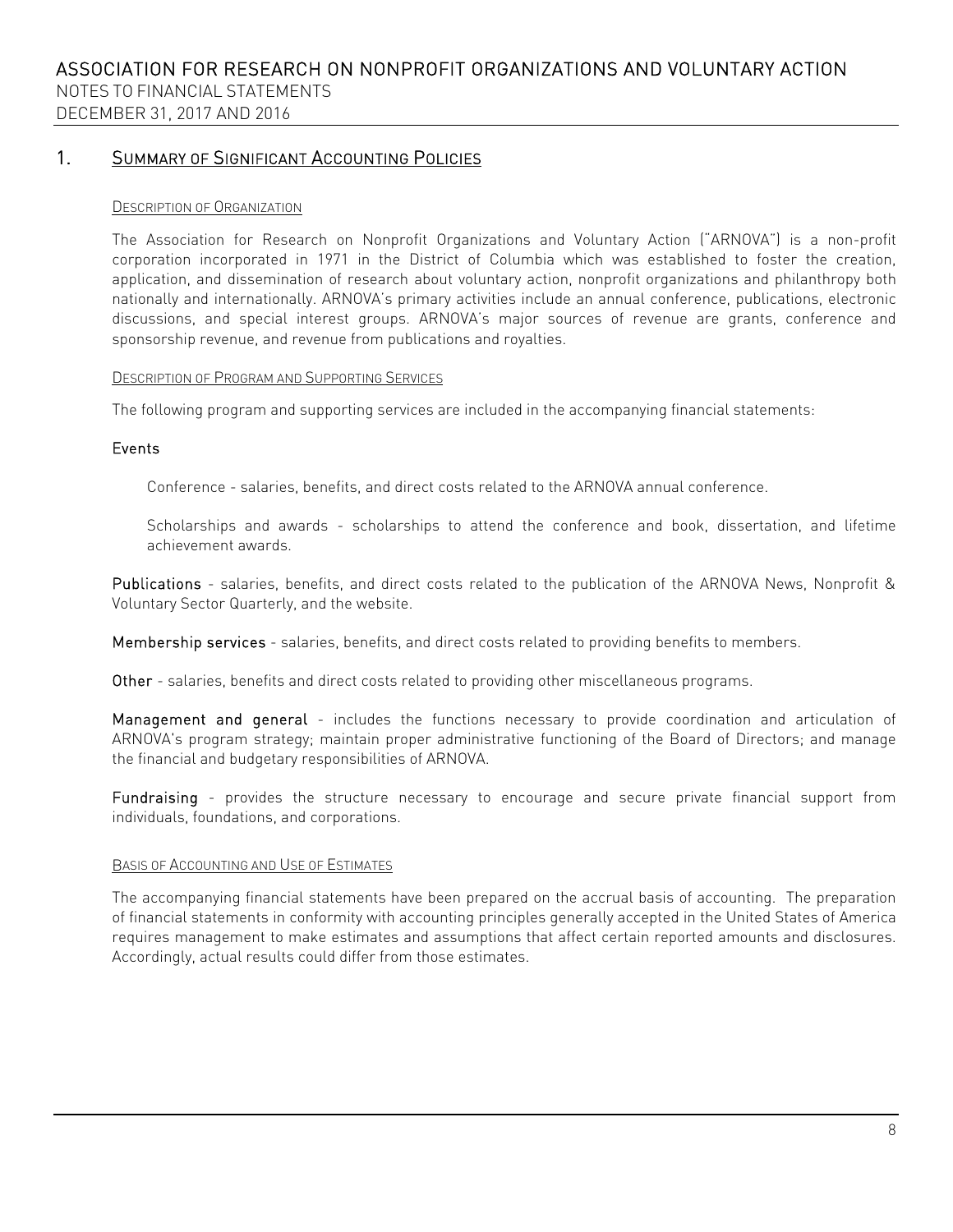### CASH AND CASH EQUIVALENTS

ARNOVA considers all liquid investments with an original maturity of three months or less to be cash equivalents. At December 31, 2017 and 2016, ARNOVA had no cash equivalents. ARNOVA held cash in excess of Federal Deposit Insurance Corporation (FDIC) limits at December 31, 2017 of \$685,902.

#### INVESTMENTS

Investments are carried at fair value for financial reporting purposes. Realized gains or losses upon the sale of investments are based on the cost of specifically identified securities. Changes in unrealized appreciation or depreciation of investments are reflected in the statement of activities in the period in which such changes occur. Interest and dividend income is recorded when earned. Investments consisted of mutual funds at December 31, 2017 and 2016. See Notes 2 and 3.

#### ACCOUNTS RECEIVABLE

Accounts receivable primarily represent sponsorships promised and membership dues invoiced but not collected and are carried at their estimated collectible amounts.

Management estimates an allowance for uncollectible accounts receivable based on current economic conditions, historical trends, and current and past experience. Balances that remain uncollected more than one year after their due dates are written off unless indicated that payment is merely postponed. Management has determined that all accounts receivable are collectible at December 31, 2017 and 2016 and no allowance for bad debts has been recorded.

#### EQUIPMENT AND SOFTWARE

ARNOVA capitalizes all significant purchases of equipment and software at cost, if purchased, and at fair value at the date of donation, if donated. Equipment is capitalized if it has a useful life when acquired of more than one year with original cost greater than \$1,000. Repairs and maintenance that do not significantly increase the useful life of the asset are expensed as incurred. Depreciation is computed using the straight line method over the estimated useful lives of the assets ranging between 3 and 5 years.

#### GRANTS RECEIVABLE

Grants receivable are unconditional promises to give due in future periods. Grants receivables consisted of the following at December 31, 2017:

| Amounts due in one year             | 95.000  |
|-------------------------------------|---------|
| Amounts due in one to five years    | 57,500  |
| Amounts due in more than five years | 50,000  |
|                                     | 202,500 |
|                                     |         |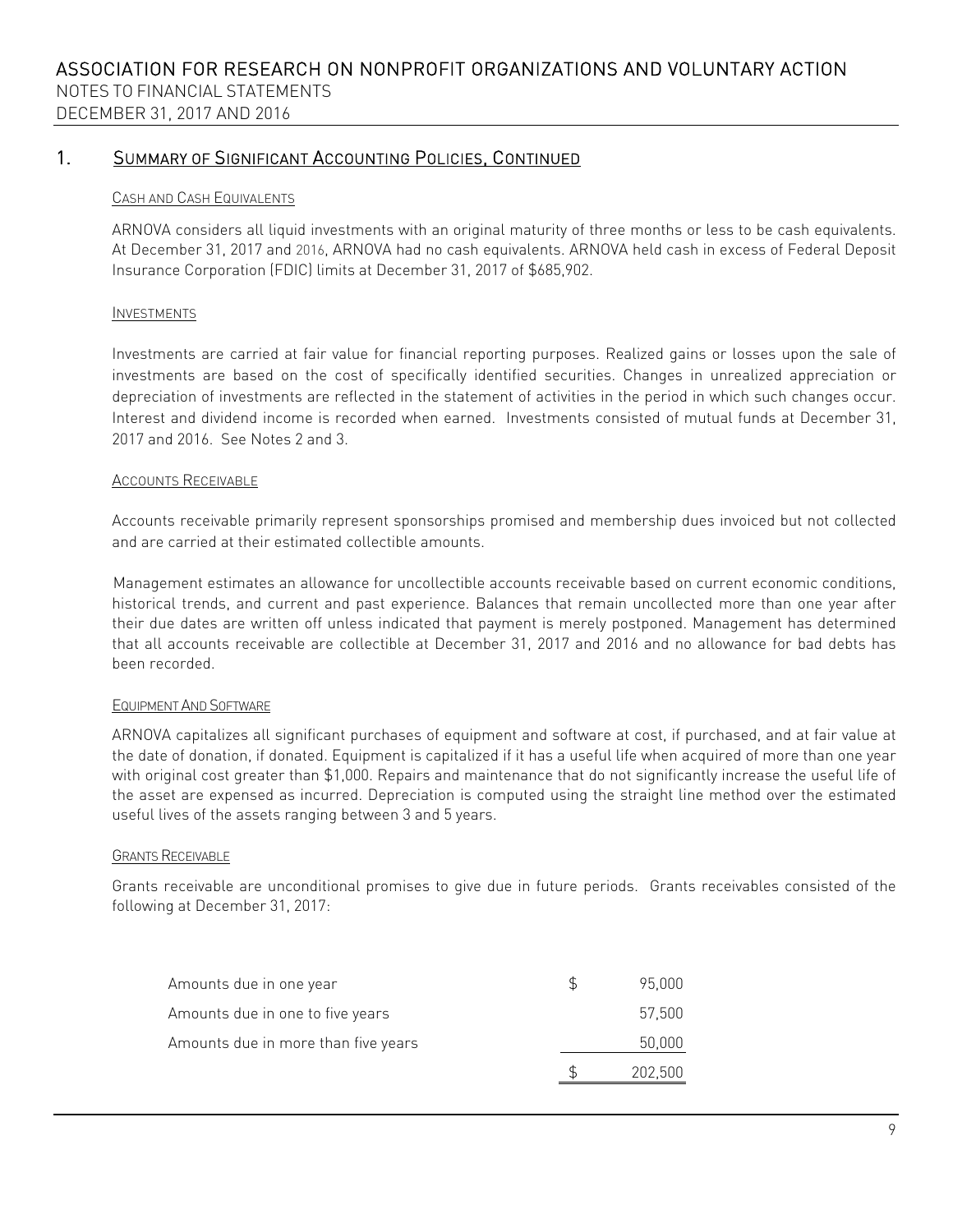## EQUIPMENT AND SOFTWARE, CONTINUED

Equipment and software consist of the following at December 31:

|                                |    | 2016      |           |  |
|--------------------------------|----|-----------|-----------|--|
| Furniture and equipment        | \$ | 3.079     | 3,079     |  |
| Computer equipment             |    | 16,969    | 16,219    |  |
| Software                       |    | 500       | 500       |  |
| Less: accumulated depreciation |    | (16, 742) | (13, 300) |  |
|                                | \$ | 3,806     | 6,498     |  |

## DEFERRED REVENUE

Effective January 1, 2017, ARNOVA changed its membership period and billing from an anniversary year to a calendar year. Therefore, membership dues collected in advance of the calendar year to which the dues relate have been included in deferred revenue in the accompanying statement of financial position. Such deferred revenue will be recognized the following calendar year. Previously membership revenue was recognized over the twelve-month period subsequent to joining or renewing the membership.

### NET ASSETS

Under Accounting Standards for the Preparation of Financial Statements of Not-For-Profit Organizations, ARNOVA is required to report information regarding its financial position and activities according to three classes of net assets: unrestricted net assets, temporarily restricted net assets, and permanently restricted net assets.

## Unrestricted

Unrestricted net assets are resources available to support operations. The only limitations on the use of unrestricted net assets are the broad limits resulting for the nature of ARNOVA, the environment in which it operates, the purposes specified in its corporate documents and its application for tax-exempt status, and any limits resulting from contractual agreements with creditors and others that are entered into in the course of its operations.

Unrestricted net assets include undesignated and designated amounts, the uses of which are at the discretion of management and the Board of Directors. See Note 4.

## Temporarily Restricted

Temporarily restricted net assets primarily include sponsorship revenues and contributions restricted by donors or grantors for specific purposes. When a donor restriction expires, that is, when a stipulated time restriction ends or purpose restriction is accomplished, temporarily restricted net assets are released to unrestricted net assets and reported in the Statement of Activities as net assets released from restrictions. See Note 5.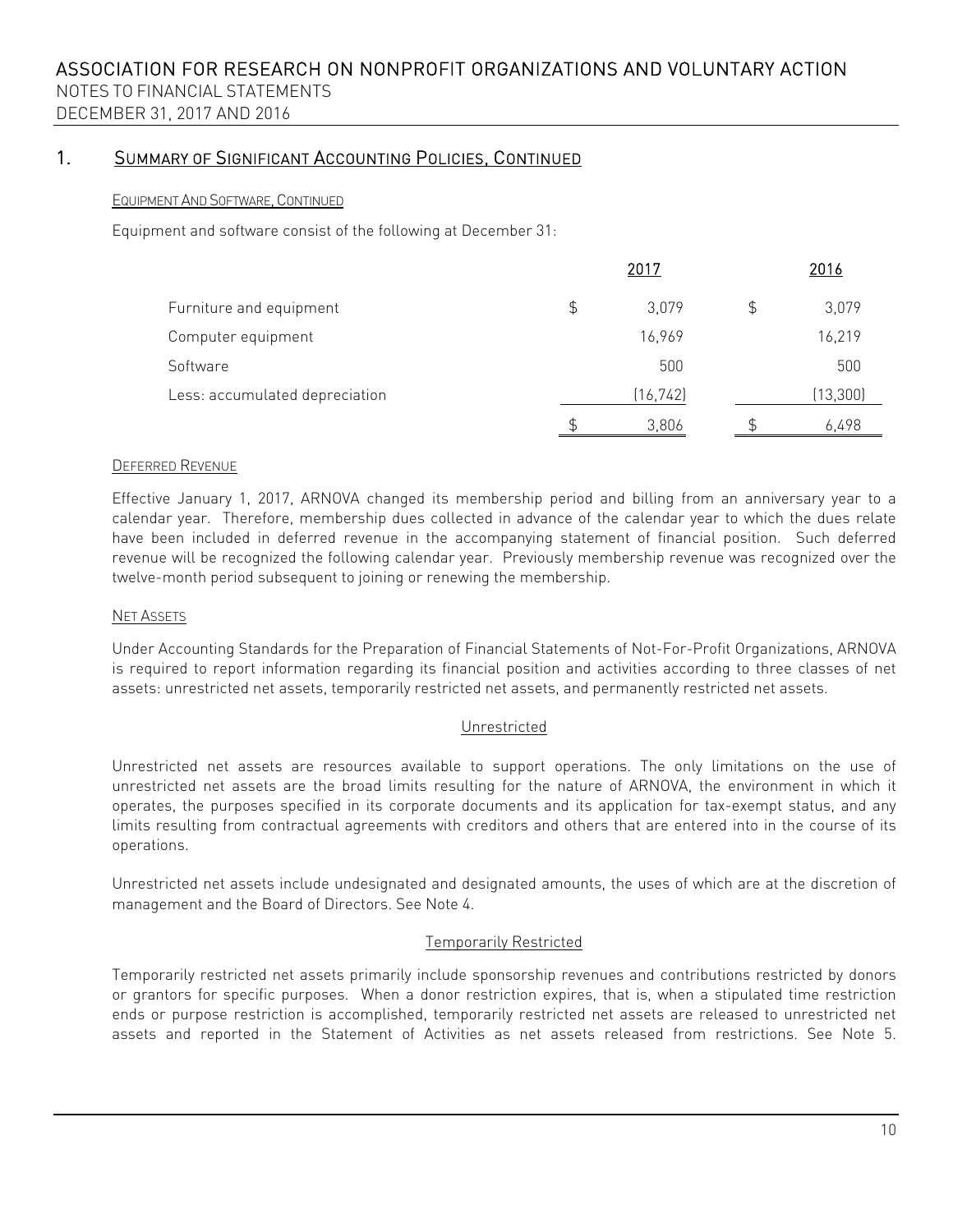### Permanently Restricted

Permanently restricted net assets consist of a portion of the investments held by ARNOVA in which there are donor imposed restrictions limiting use of the assets or its economic benefit that neither expire with the passage of time nor can be removed by satisfying a specific purpose. Earnings or losses on permanently restricted investments are considered temporarily restricted net assets. See Note 6.

#### SUPPORT AND REVENUE RECOGNITION

Grants, conference sponsorships, and contributions include unconditional promises to give and are recognized in the period the amount is received or the promise is made. Amounts that are not restricted by the donor are reported as an increase in unrestricted net assets. All other donor-restricted support or unrestricted support where payment is expected in a future period is reported as an increase in temporarily or permanently restricted net assets depending on the nature of the restriction. When the restriction expires, temporarily restricted net assets are reclassified to unrestricted net assets and reported as net assets released from restrictions.

Membership dues are recognized in the year to which they relate. Any unrecognized membership dues are deferred at year end.

Conference revenue is recognized at the completion of the event. Royalty revenue is recognized when cash is received. All other revenue is reported when earned.

## CONTRIBUTED SERVICES

Contributed services are recognized as contributions in the financial statements if those services (a) create or enhance nonfinancial assets or (b) require specialized skills, are performed by people with those skills, and would otherwise be purchased.

Professional editorial services related to the publication of ARNOVA's Nonprofit & Voluntary Sector Quarterly Publication (the NVSQ) are provided by volunteers who contribute their time to ARNOVA. ARNOVA has valued and recorded these services which meet the criteria for recognition and are necessary for it to carry out its programs. For the years ended December 31, 2017 and 2016, the value of contributed services amount of \$263,700 and \$225,875, respectively, is included in in-kind contributions and program expenses.

Expenses related to an international conference held by ARNOVA during 2017 were covered by an international university. ARNOVA has recorded these contributions which meet the criteria for recognition and are necessary for it to carry out its conference as in-kind. For the year ended December 31, 2017, the value of contributed services amount of \$32,990 is included in in-kind contributions and program expenses.

Many individuals volunteer their time to perform a variety of tasks that are essential to fulfilling the missions of ARNOVA; however, these services do not meet the criteria for recognition as contributed services. As such, the financial statements do not reflect the substantial value of services contributed by volunteers.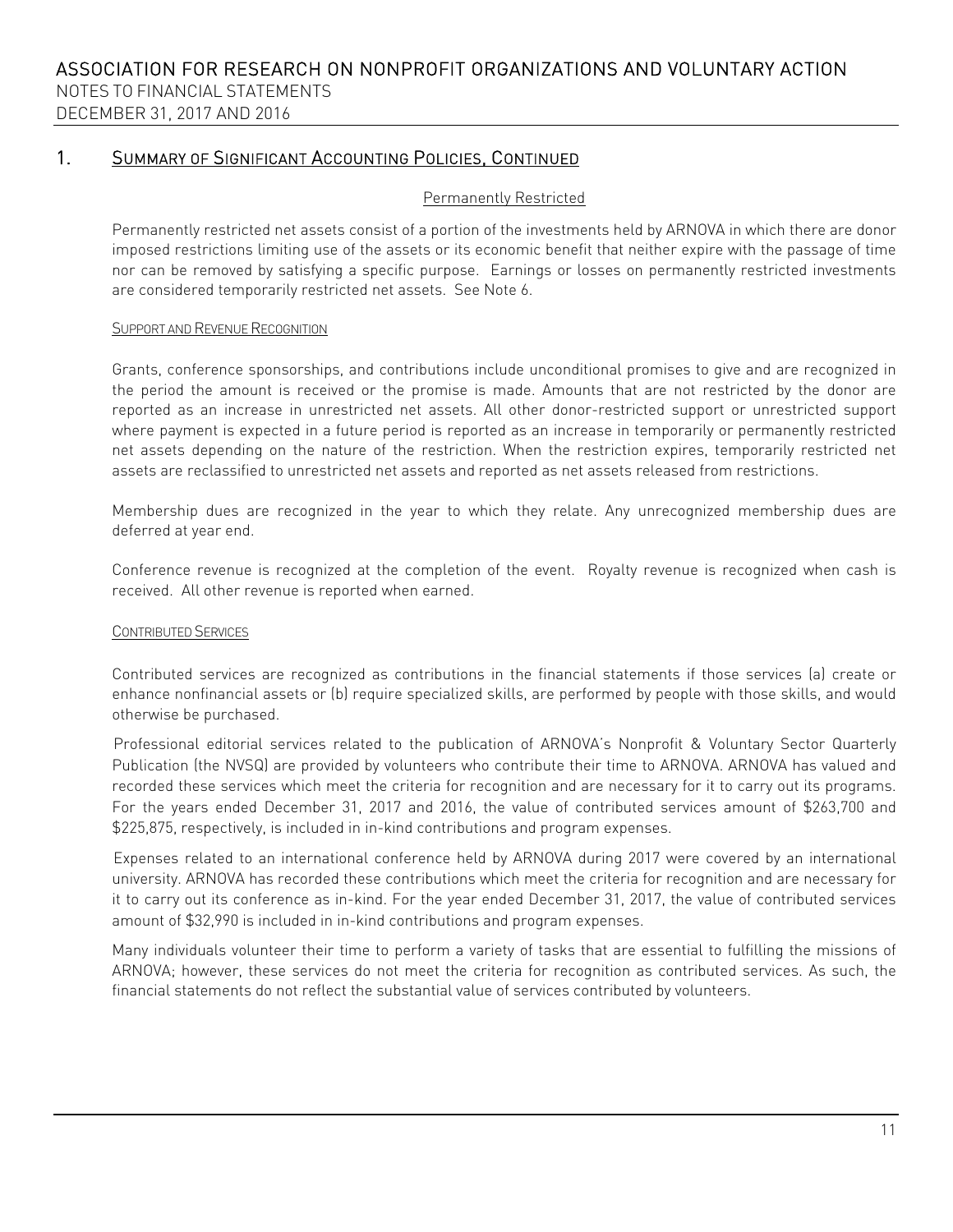## CONTRIBUTED SERVICES, CONTINUED

Annually, ARNOVA conducts a survey to determine the amount of volunteer time. For the year ended December 31, 2017, contributed services not reflected in the financial statements are summarized below:

- 173 respondents indicated they had volunteered for ARNOVA during the period of January 1, 2017 through December 31, 2017. Hours reported by respondents totaled 4,663. Volunteer hours for NVSQ activities were analyzed separately resulting in an addition of 5,669 hours, for a grand total of 10,332 hours. This is the equivalent of 5 full-time equivalent positions.
- The volunteers in this study contributed \$4,261 in non-reimbursed out-of-pocket expenses and the equivalent of an estimated \$447,272 in hours volunteered, for a total of \$451,533.

For the year ended December 31, 2016, contributed services not reflected in the financial statements are summarized below:

- 241 respondents indicated they had volunteered for ARNOVA during the period of January 1, 2016 through December 31, 2016. Hours reported by respondents totaled 5,450. Volunteer hours for NVSQ activities were analyzed separately resulting in an addition of 3,231 hours, for a grand total of 8,681 hours. This is the equivalent of 4.2 full-time equivalent positions.
- The volunteers in this study contributed \$13,262 in non-reimbursed out-of-pocket expenses and the equivalent of an estimated \$361,890 in hours volunteered, for a total of \$375,152.

## FUNCTIONAL ALLOCATION OF EXPENSES

The costs of providing the programs and services of ARNOVA have been summarized on a functional basis in the statement of activities. Accordingly, certain costs have been allocated among the programs and supporting services benefited.

Directly identifiable expenses are charged to the specific programs or supporting services identified. Salaries and benefits that are related to more than one function are charged to programs and supporting services on the basis of periodic time studies. Management and general expenses include those expenses that are not directly identifiable with any other specific functions but provide for the overall support and direction of ARNOVA.

#### TAX STATUS

ARNOVA is exempt from income tax under Section 501(c)(3) of the U.S. Internal Revenue Code. Accordingly, no provision is made for federal or state income taxes or income tax effects. ARNOVA is not considered a private foundation as defined in Section 509(a) of the Internal Revenue Code.

#### SUBSEQUENT EVENTS

Subsequent events have been evaluated by management through March 21, 2018, which is the date the financial statements were available to be issued.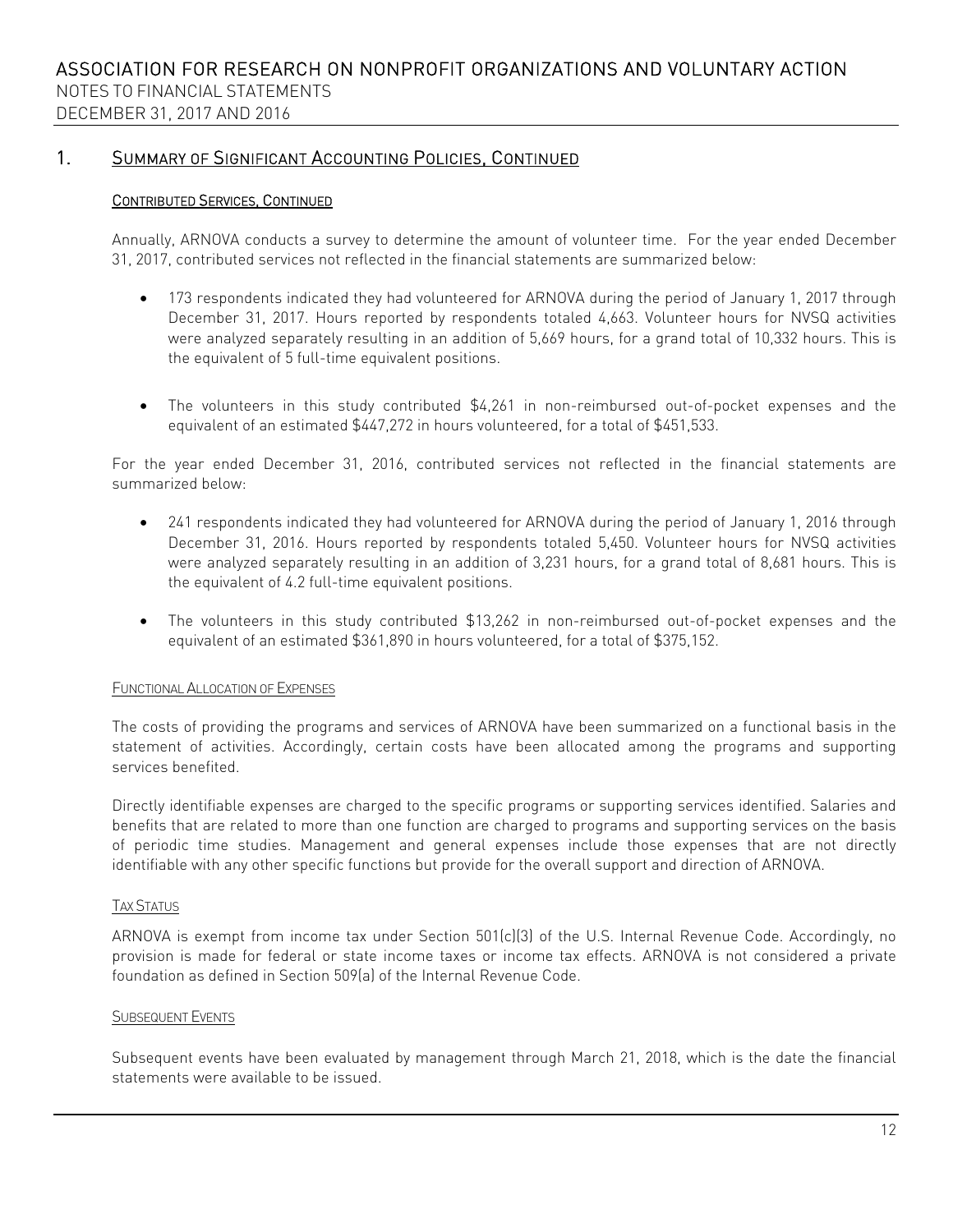NOTES TO FINANCIAL STATEMENTS

# DECEMBER 31, 2017 AND 2016

# 2. FAIR VALUE MEASUREMENTS

The Accounting Standards for Fair Value Measurements defines fair value as the price that would be received for an asset or paid to transfer a liability (exit price) in an orderly transaction between market participants at the measurement date. These standards also establish a three-level fair value hierarchy for disclosure that prioritizes valuations based on whether the significant inputs used to estimate fair value are observable, giving highest priority to unadjusted quoted prices in active markets for identical assets or liabilities (level 1 measurements) and lowest priority to valuations primarily based on unobservable inputs (level 3 measurements).

Level 1 inputs are quoted prices (unadjusted) in active markets for identical assets or liabilities that the reporting entity has the ability to access at the measurement date. Level 2 inputs are inputs other than quoted prices included within Level 1 that are observable for the asset or liability, either directly or indirectly. Level 3 inputs are unobservable inputs for the asset or liability.

Fair values measured on a recurring basis at December 31:

|                   | Fair Value | Quoted Prices in<br><b>Active Markets</b><br>for Identical<br>Assets<br>(Level 1) |         | Significant<br>Other<br>Observable<br>Inputs<br>(Level 2) | Significant<br>Unobservable<br>Inputs<br>(Level 3) |
|-------------------|------------|-----------------------------------------------------------------------------------|---------|-----------------------------------------------------------|----------------------------------------------------|
| 2017 Mutual funds | 912.090    |                                                                                   | 912,090 | $\overline{\phantom{a}}$                                  |                                                    |
| 2016 Mutual funds | 785,131    |                                                                                   | 785,131 | $\overline{\phantom{0}}$                                  | -                                                  |

Fair values for investments are determined by reference to quoted market prices and other relevant information generated by market transactions. The method for determining fair value has not changed from the prior year.

# 3. INVESTMENT ACTIVITY

The following schedule summarizes the investment return for each period are as follows:

|                              |  | 2016    |  |        |
|------------------------------|--|---------|--|--------|
| Interest and dividend income |  | 29,464  |  | 34,771 |
| Unrealized gain              |  | 97.913  |  | 15,155 |
|                              |  | 127,377 |  | 49,926 |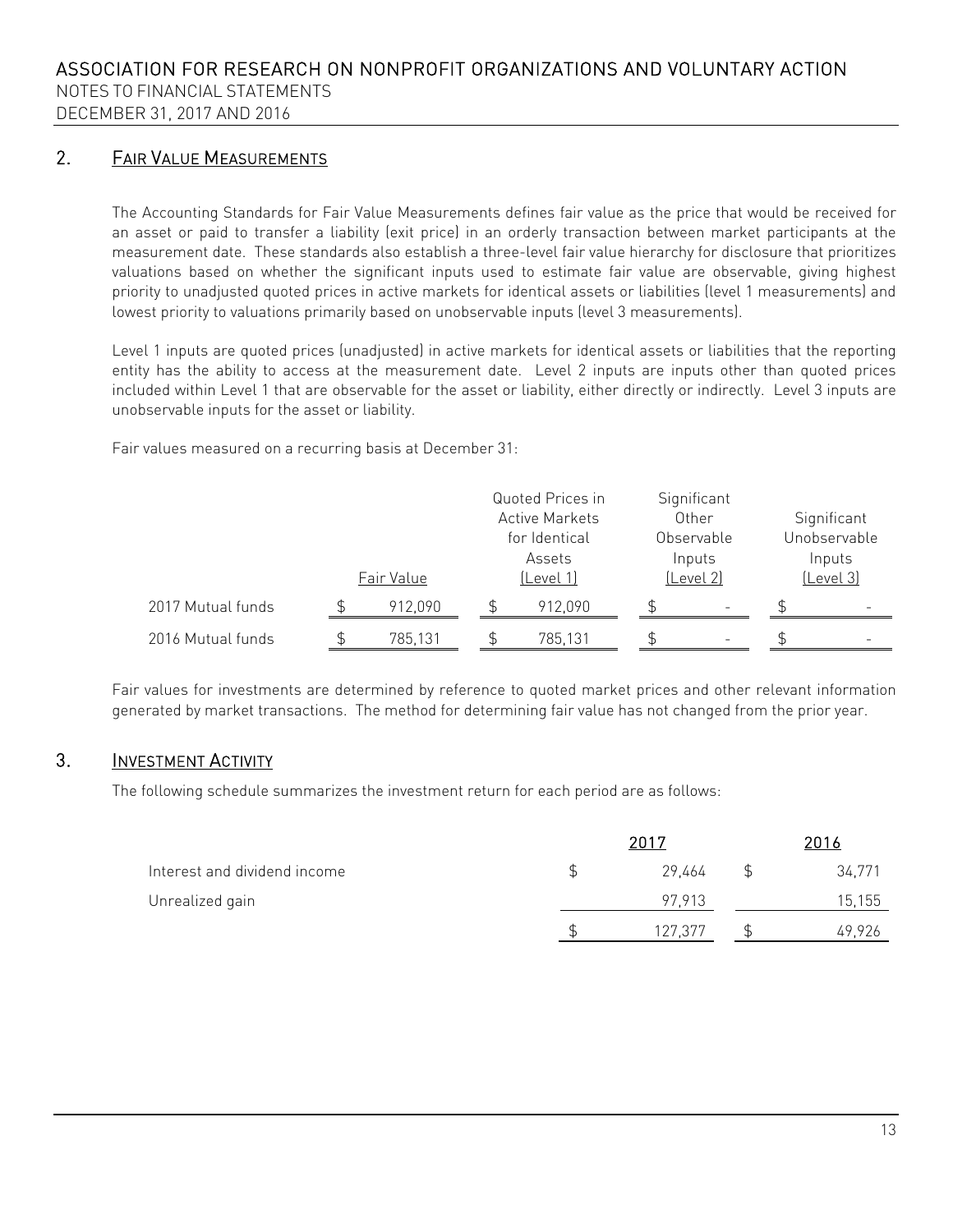DECEMBER 31, 2017 AND 2016

# 4. BOARD DESIGNATED NET ASSETS

The following schedule summarizes the board-imposed purposes related to board designated net assets as of December 31:

|                      | 2017          |    | 2016    |
|----------------------|---------------|----|---------|
| General operating    | \$<br>50,000  | \$ | 50,000  |
| Cash flow volatility | 200,000       |    | 200,000 |
| Grant advance        | 25,000        |    | 25,000  |
| Scholarships         | 42,992        |    | 42,992  |
| Section funds        | 22,452        |    | 21,826  |
|                      | \$<br>340,444 | S  | 339,818 |

# 5. TEMPORARILY RESTRICTED NET ASSETS

Temporarily restricted net asset activity is depicted below along with the balance of temporarily restricted net assets that are available to be expended for the following donor-imposed purposes or periods. Net assets were released from restrictions by incurring expenses satisfying the restricted purposes or by the occurrence of other events specified by the donors. Temporarily restricted net asset activity for each year are as follows:

| December 31, 2017                                         |                | Beginning<br>Balance |               | New<br>Restrictions | Released from<br>Restrictions | Ending<br><b>Balance</b> |
|-----------------------------------------------------------|----------------|----------------------|---------------|---------------------|-------------------------------|--------------------------|
| Future periods<br>(general operations)                    | $\mathfrak{P}$ | 105,753              | $\frac{1}{2}$ | 290,000             | \$<br>130,274                 | \$<br>265,479            |
| Collaborative<br>research on civil<br>society in the Arab |                |                      |               |                     |                               |                          |
| world                                                     |                |                      |               | 125,000             |                               | 125,000                  |
| Building partnership<br>in West Africa                    |                | 287,766              |               | 395,000             | 95,920                        | 586,846                  |
| Publications                                              |                | 2,000                |               | 306,690             | 306,690                       | 2,000                    |
| Scholarships                                              |                | 9,146                |               |                     |                               | 9,146                    |
| Conference                                                |                |                      |               | 136,584             | 136,584                       |                          |
|                                                           | \$             | 404,665              | \$            | 1,253,274           | \$<br>669,468                 | \$<br>988,471            |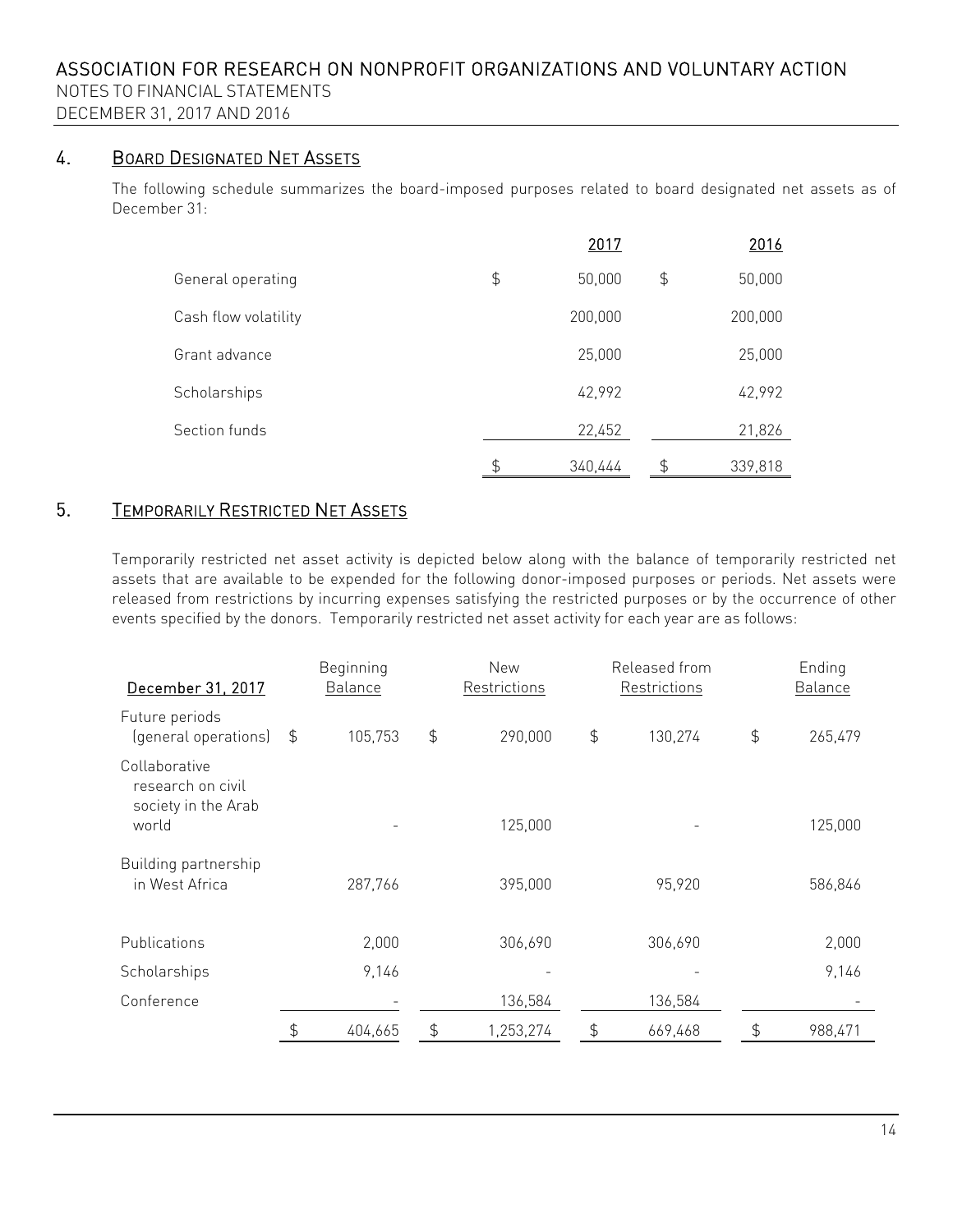# 5. TEMPORARILY RESTRICTED NET ASSETS, CONTINUED

| December 31, 2016                          |               | Beginning<br>Released from<br>New<br>Balance<br>Restrictions<br>Restrictions |               |         | Ending<br>Balance |               |         |
|--------------------------------------------|---------------|------------------------------------------------------------------------------|---------------|---------|-------------------|---------------|---------|
| Future periods<br>(general operations)     | $\frac{4}{5}$ | 125,753                                                                      | $\frac{4}{5}$ | 88,000  | \$<br>108,000     | $\frac{4}{5}$ | 105,753 |
| Diversity and inclusion<br>project         |               | 36,786                                                                       |               |         | 36,786            |               |         |
| Building leadership<br>effectively project |               | 7,412                                                                        |               |         | 7,412             |               |         |
| Building partnership in<br>West Africa     |               | 171,381                                                                      |               | 300,000 | 183,615           |               | 287,766 |
| Building partnership in<br>East Africa     |               |                                                                              |               | 20,000  | 20,000            |               |         |
| Publications                               |               | 2,000                                                                        |               | 245,875 | 245,875           |               | 2,000   |
| Scholarships                               |               | 9,846                                                                        |               | 1,000   | 1,700             |               | 9,146   |
| Conference                                 |               | -                                                                            |               | 110,700 | 110,700           |               |         |
|                                            | \$            | 353,178                                                                      | $\frac{4}{5}$ | 765,575 | \$<br>714,088     | \$            | 404,665 |

# 6. ENDOWMENT

ARNOVA's endowment consists solely of one donor restricted fund that was established to support scholarships. As required by generally accepted accounting principles, net assets associated with the endowment fund are classified and reported based on the existence or absence of donor-imposed restrictions.

## INTERPRETATION OF RELEVANT LAW

Management has interpreted the Uniform Prudent Management Institutional Funds Act ("UPMIFA") as requiring the preservation of the fair value of the original gift as of the gift date of the donor-restricted endowment funds absent explicit donor stipulations to the contrary. As a result the interpretation, ARNOVA classifies as permanently restricted net assets (a) the original value of the gifts donated to the permanent endowment, (b) the original value of subsequent gifts to the permanent endowment, and (c) accumulation to the permanent endowment made in accordance with the direction of the applicable donor gift instrument at the time the accumulations are added to the fund.

The remaining portion of the donor-restricted endowment fund that is not classified in permanently restricted net assets is classified as temporarily restricted net assets until those amounts are appropriated for expenditure by ARNOVA in a manner consistent with the standard of prudence prescribed by UPMIFA. In accordance with UPMIFA, ARNOVA considers the following factors in making a determination to appropriate or accumulate donorrestricted endowment funds: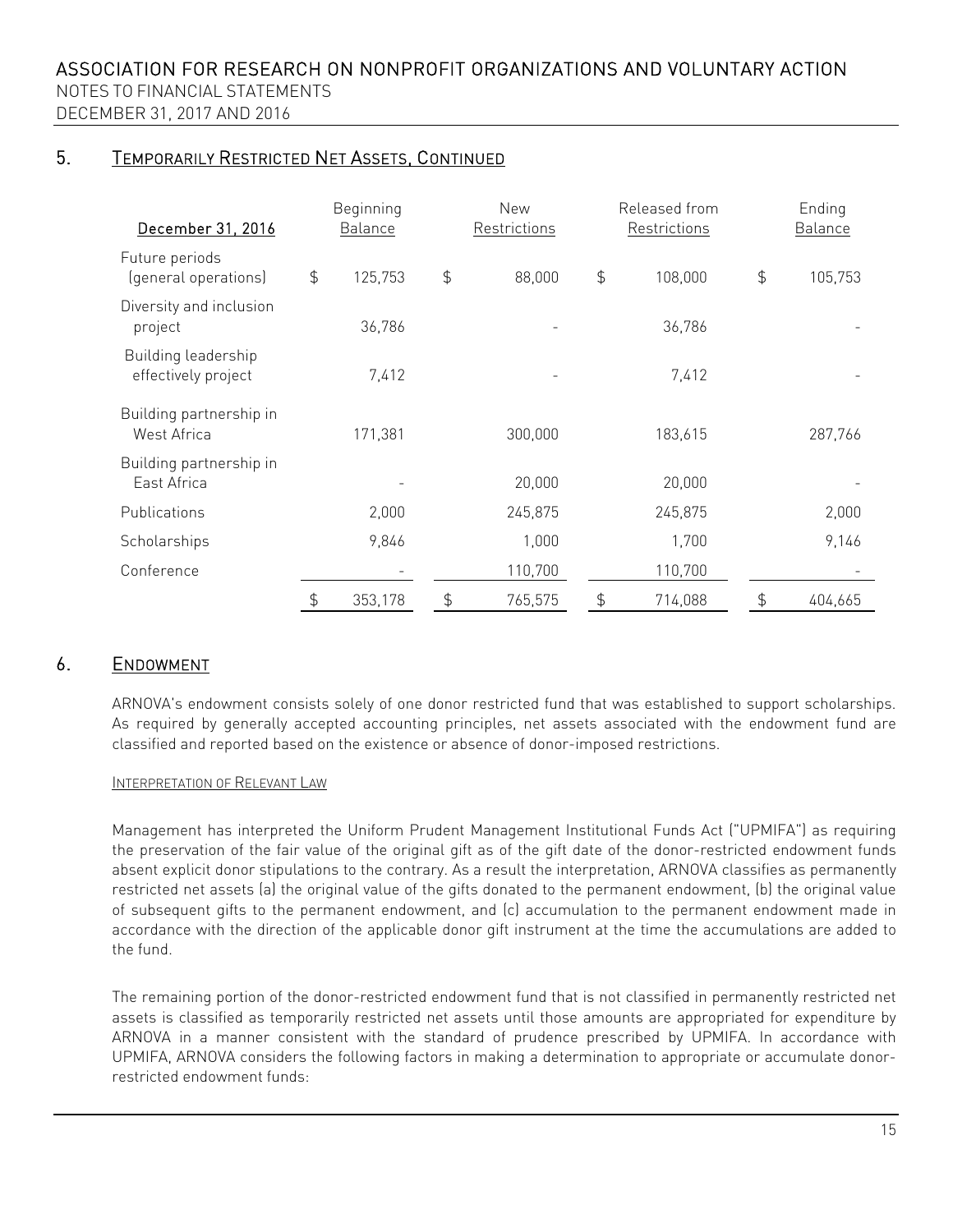## 6. ENDOWMENT, CONTINUED

- (1) The duration and preservation of the fund
- (2) The purpose of ARNOVA and the donor-restricted endowment fund
- (3) General economic conditions
- (4) The possible effect of inflation and deflation
- (5) The expected total return from income and the appreciation of investments
- (6) Other resources of ARNOVA
- (7) The investment policies of ARNOVA

#### FUNDS WITH DEFICIENCIES

From time to time, the fair value of assets associated with the individual donor-restricted endowment funds may fall below the level that the donor requires ARNOVA to retain as a fund of perpetual duration. There are no deficiencies of this nature at December 31, 2017 and 2016.

### RETURN OBJECTIVES AND RISK PARAMETERS

ARNOVA has adopted investment and spending policies for investments functioning as endowment that attempts to provide a predictable stream of funding to the program supported by its endowment while seeking to maintain the fair value of the endowment assets. Under this policy, as approved by the Board of Directors, the endowed investments are invested in a manner that is intended to produce a total return which protects the purchasing power of the endowed investments and which allows spending consistent with the terms of the donor's restricted endowment.

ARNOVA expects its endowment investments, over time, to provide an average rate of return of at least 1% annually. Actual returns in any given year may vary from this amount.

#### STRATEGIES EMPLOYED FOR ACHIEVING OBJECTIVES

ARNOVA's primary investment objective is to provide liquidity and preservation of capital. ARNOVA relies on a total return strategy in which investment returns are achieved primarily through current yield (interest and dividends). ARNOVA's policy is to invest in mutual funds, exchange traded funds or certificates of deposit to achieve its longterm return objectives within prudent risk constraints.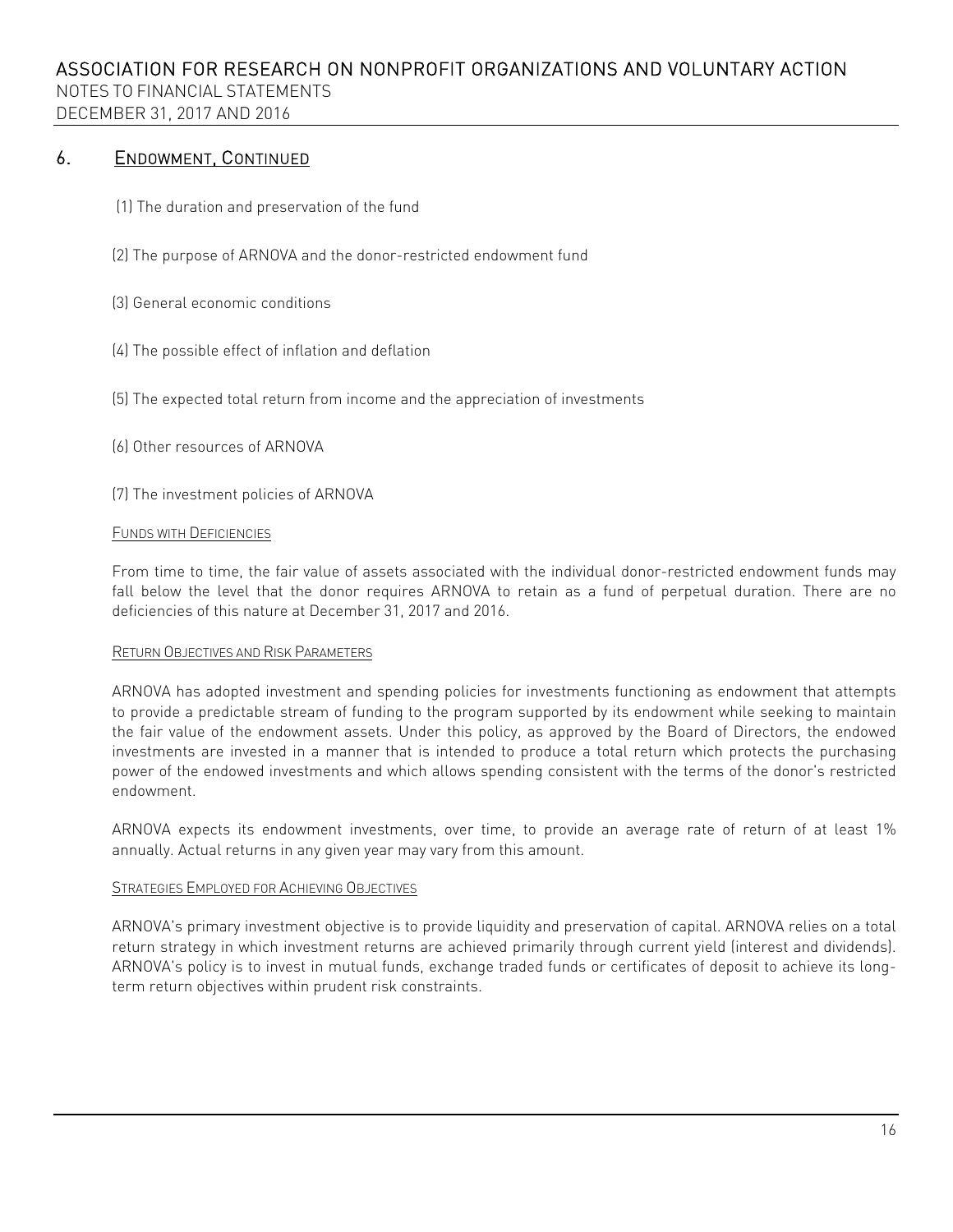NOTES TO FINANCIAL STATEMENTS DECEMBER 31, 2017 AND 2016

# 6. ENDOWMENT, CONTINUED

## SPENDING POLICY

ARNOVA has a policy for its donor-restricted endowment fund of appropriating for distribution each fiscal period all earnings from the endowment investments up to \$1,000. The composition and change in endowment net assets for each year are as follows:

| December 31, 2017                            | Temporarily<br>Restricted |                           | Permanently<br>Restricted | Total                     |    |        |
|----------------------------------------------|---------------------------|---------------------------|---------------------------|---------------------------|----|--------|
| Endowment net assets.<br>beginning of period | $\frac{4}{5}$             | 1.274                     | \$                        | 19,175                    | \$ | 20,449 |
| Interest earned                              |                           |                           |                           |                           |    |        |
| Endowment net assets.<br>end of period       | \$                        | 1,274                     | \$                        | 19,175                    | \$ | 20,449 |
| December 31, 2016                            |                           | Temporarily<br>Restricted |                           | Permanently<br>Restricted |    | Total  |
| Endowment net assets.<br>beginning of period | \$                        | 1,274                     | \$                        | 19,175                    | \$ | 20.449 |

end of period  $\frac{1}{274}$   $\frac{1}{274}$   $\frac{1}{204}$   $\frac{1}{204}$ 

| 7. | <b>CONCENTRATIONS</b> |
|----|-----------------------|
|    |                       |

For the year ended December 31, 2017, ARNOVA had two significant grants that totaled approximately 30% of total revenue and support. For the year ended December 31, 2016, ARNOVA had two significant grants that were 27% of total revenue and support.

# 8. AGREEMENT WITH INDIANA UNIVERSITY

Interest earned

Endowment net assets,

ARNOVA is provided with contributed services, payroll processing and other administrative services under terms of an agreement with Indiana University ("IU") as follows:

For the processing of transactions related to payroll and other administrative services, ARNOVA pays a 2.65% administrative fee to IU based on the total expenses processed on behalf of ARNOVA. The total amount paid to IU during the years ended December 31, 2017 and 2016 was \$7,277 and \$6,786, respectively. These expenses are included in management and general expenses.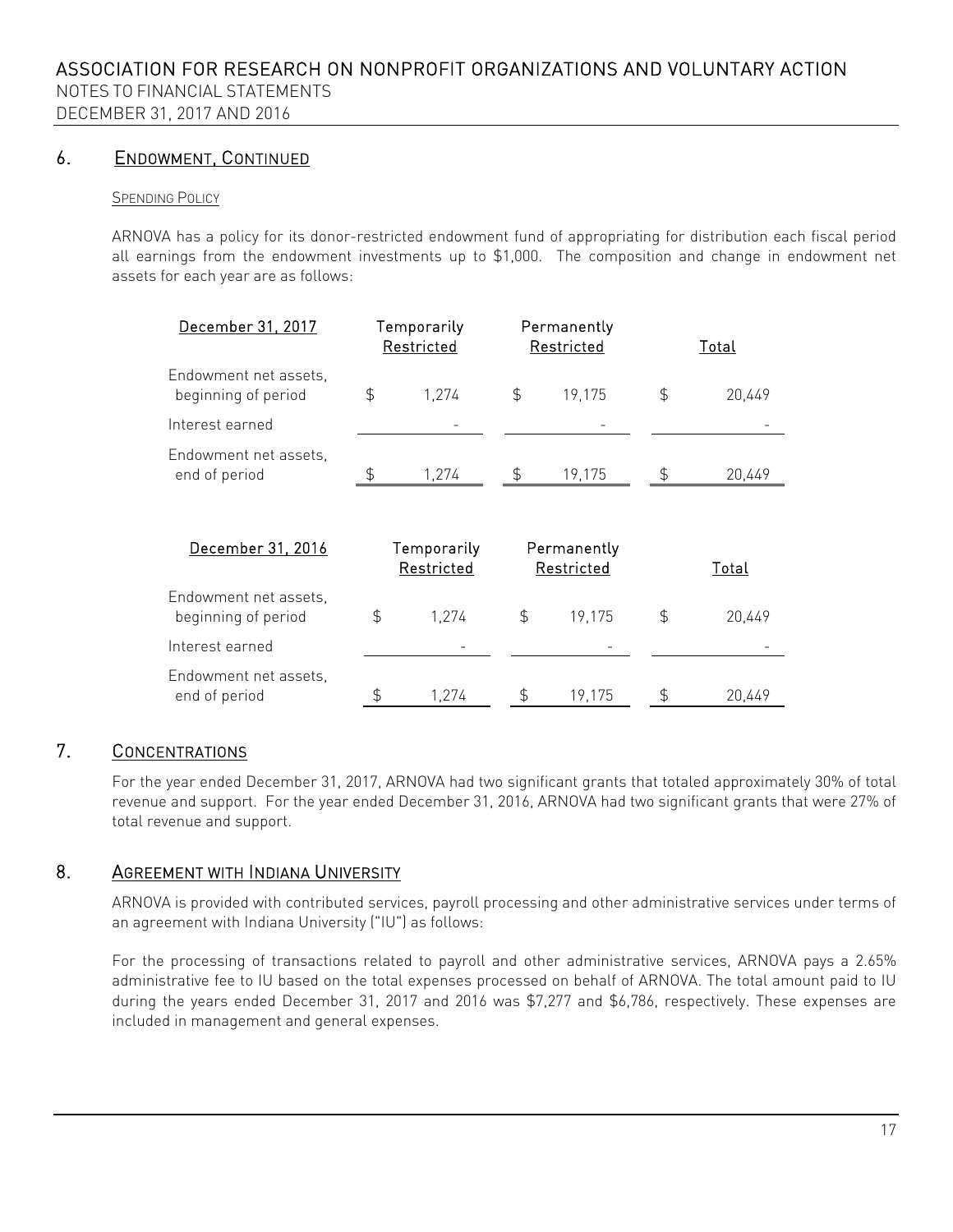## 8. AGREEMENT WITH INDIANA UNIVERSITY, CONTINUED

Personnel working for ARNOVA are legally employees of lU and, as such, they are entitled to all benefits provided to IU employees (in their same classification) as well as being subject to all policies and procedures pertaining to IU employees. The total amount reimbursed to IU for salaries and benefits for the years ended December 31, 2017 and 2016, was \$274,265 and \$261,078, respectively. These amounts are allocated among program, management and general, and fundraising expenses.

To facilitate the processing of transactions with IU, ARNOVA is required to maintain a cash account with the University. ARNOVA has no access to the cash in the account. At December 31, 2017 and 2016, respectively, the balances in that account were \$48,758 and \$46,085, respectively, and are reported as cash held by others on the statements of financial position.

## 9. OPERATING LEASE

ARNOVA leases its office space and storage space under the terms of operating leases that call for monthly payments of \$853 and \$68, respectively. Rental payments for office space are due through June 2019. As of the date of this report, the storage space lease was a month-to-month agreement. Total rental expense for the years ended December 31, 2017 and 2016, under terms of the operating leases referenced above was \$11,641 and \$12,098, respectively.

Future minimum annual rental payments under the office lease for the years ending December 31, are as follows:

| 2018 | \$<br>10,236 |
|------|--------------|
| 2019 | 5,118        |
|      | \$<br>15,354 |

# 10. RECLASSIFICATIONS

Certain balances in the 2016 financial statements have been retroactively reclassified for comparative purposes to conform to the presentation in the 2017 financial statements. These reclassifications had no impact on net assets as of December 31, 2016.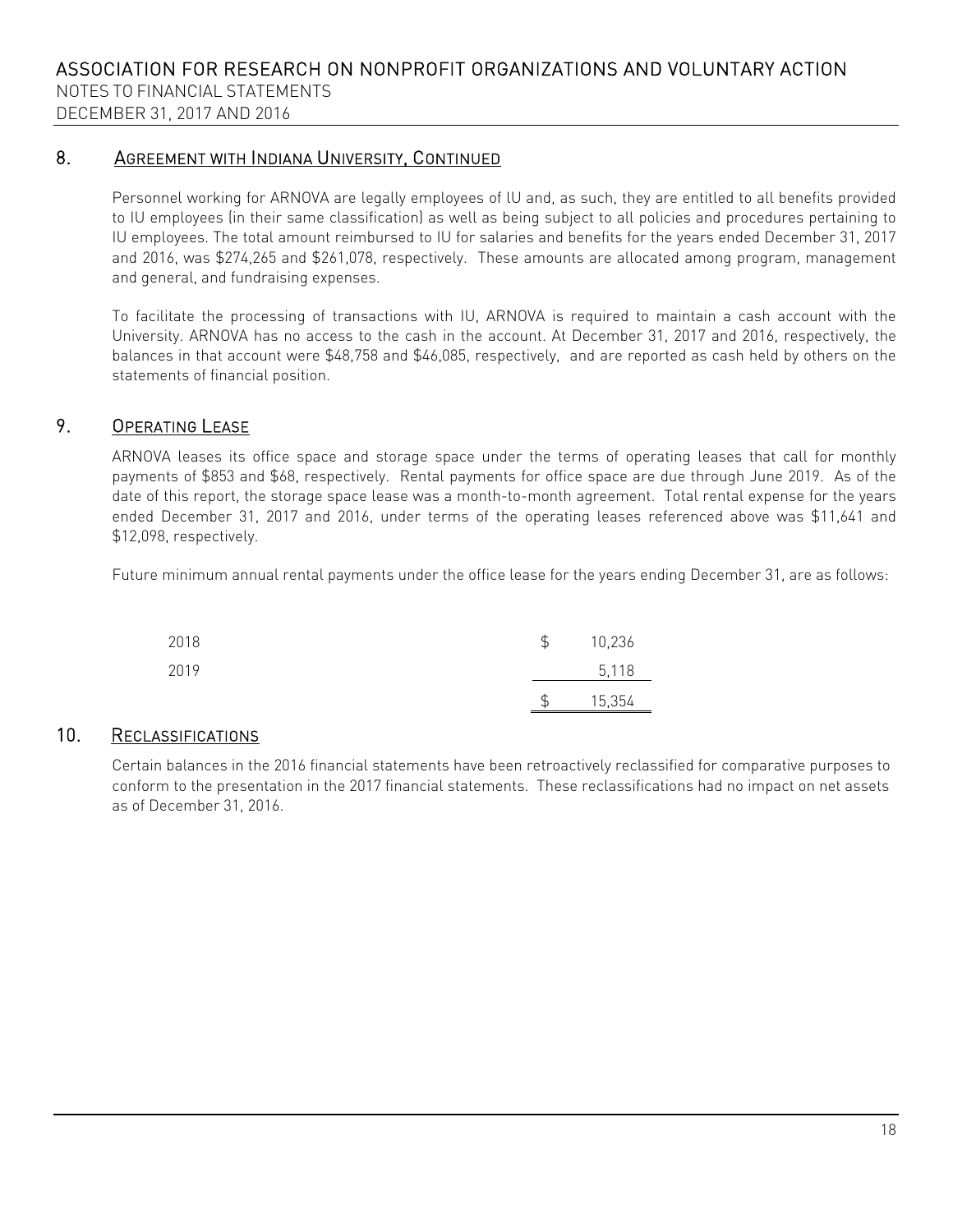Greenwalt CPAs, Inc. 5342 W. Vermont Street Indianapolis, IN 46224 www.greenwaltcpas.com



#### INDEPENDENT AUDITORS' REPORT ON SUPPLEMENTARY INFORMATION

To the Board of Directors of

Association for Research on Nonprofit Organizations and Voluntary Action:

We have audited the financial statements of Association for Research on Nonprofit Organizations and Voluntary Action ("ARNOVA"), as of and for the years ended December 31, 2017 and 2016 and have issued our report thereon dated March 21, 2018, which contained an unmodified opinion on those financial statements. Our audit was conducted for the purpose of forming an opinion on the financial statements as a whole.

The supplementary information shown in Exhibits I and II is presented for purposes of additional analysis and is not a required part of the financial statements. Such information is the responsibility of management and was derived from and relates directly to the underlying accounting and other records used to prepare the financial statements. The information has been subjected to the auditing procedures applied in the audit of the financial statements and certain additional procedures, including comparing and reconciling such information directly to the underlying accounting and other records used to prepare the financial statements or to the financial statements themselves, and other additional procedures in accordance with auditing standards generally accepted in the United States of America. In our opinion, the information is fairly stated in all material respects in relation to the financial statements as a whole.

Scenwalt CPAs, Ine.

March 21, 2018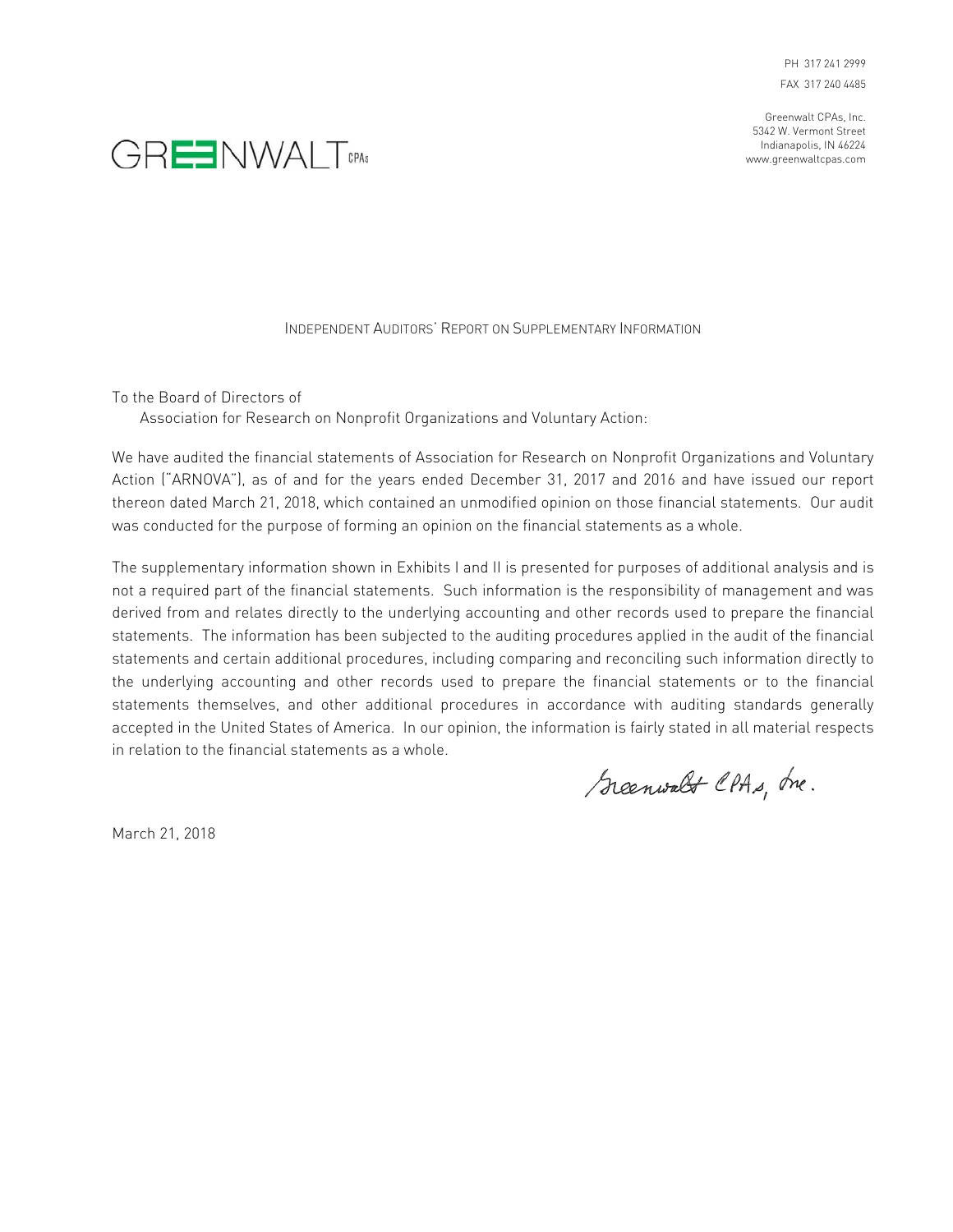STATEMENT OF FUNCTIONAL EXPENSES

FOR THE YEAR ENDED DECEMBER 31, 2017 WITH COMPARATIVE SUMMARIZED INFORMATION FOR THE YEAR ENDED DECEMBER 31, 2016 **Exhibit I** 

|                                                         | Program Services        |                          |                          |                                |                                     |                              |                          |                            |                          |
|---------------------------------------------------------|-------------------------|--------------------------|--------------------------|--------------------------------|-------------------------------------|------------------------------|--------------------------|----------------------------|--------------------------|
|                                                         | Events                  | Publications             | Membership<br>Services   | Other<br>Programs              | Total<br>Program<br><b>Services</b> | Management<br>and<br>General | <b>Fundraising</b>       | 2017<br>Total              | 2016<br>Total            |
| Staff salaries                                          | $\mathcal{L}$<br>67,858 | $\mathfrak{L}$<br>12,978 | \$<br>52,232             | \$<br>$\overline{\phantom{a}}$ | $\sqrt[6]{2}$<br>133,068            | 39,846<br>\$                 | $\mathbb{S}$<br>26,442   | $\mathbb{S}$<br>199,356    | $\mathcal{L}$<br>193,389 |
| Staff benefits<br>Temporary and contract labor/stipends | 23,222<br>578           | 5,993<br>264,520         | 17,229<br>58             | 2,243                          | 46,444<br>267,399                   | 18,854<br>2,061              | 9,738<br>33              | 75,036<br>269,493          | 67,689<br>236,500        |
| Total payroll costs                                     | 91,658                  | 283,491                  | 69,519                   | 2,243                          | 446,911                             | 60,761                       | 36,213                   | 543,885                    | 497,578                  |
| Printing                                                | 19,843                  | 20                       | 64                       | 455                            | 20,382                              | 1,455                        | 79                       | 21,916                     | 32,767                   |
| Postage                                                 | 3,101                   | 164                      | 962                      | 130                            | 4,357                               | 600                          | 267                      | 5,224                      | 6,570                    |
| Supplies                                                | 21,501                  | 21,066                   | 1,102                    | 1,482                          | 45,151                              | 2,335                        | 662                      | 48,148                     | 36,052                   |
| Conference                                              | 232,581                 | $\sim$                   | 9,812                    | 17,290                         | 259,683                             | 7,377                        | 280                      | 267,340                    | 365,563                  |
| Travel and meetings                                     | 31,199                  | 15,000                   | 529                      | 41,073                         | 87,801                              | 8,167                        | 3,469                    | 99,437                     | 139,565                  |
| Scholarships and awards                                 | 57,126                  | 1,000                    | 450                      | 2,000                          | 60,576                              |                              | $\sim$                   | 60,576                     | 40,202                   |
| Website                                                 | 603                     | 156                      | 447                      | $\sim$                         | 1,206                               | 486                          | 253                      | 1,945                      | 999                      |
| Rent                                                    | 3,587                   | 926                      | 2,662                    | $\sim$                         | 7,175                               | 2,962                        | 1,504                    | 11,641                     | 12,098                   |
| Telephone/fax/copier                                    | 1,698                   | 423                      | 1,265                    | 55                             | 3,441                               | 1,765                        | 798                      | 6,004                      | 5,652                    |
| Insurance                                               | 1,839                   | 733                      | 2,151                    | $\sim$                         | 4,723                               | 2,250                        | 2,197                    | 9,170                      | 7,181                    |
| Administration                                          | 5,562                   | 1,431                    | 4,097                    | 53                             | 11,143                              | 11,788                       | 2,325                    | 25,256                     | 21,456                   |
| Technology                                              | 9,525                   | 1,180                    | 3,394                    | 330                            | 14,429                              | 3,739                        | 1,919                    | 20,087                     | 12,508                   |
| Legal                                                   |                         |                          |                          | $\sim$                         |                                     |                              |                          |                            | 2,000                    |
| Accounting and other                                    | 27,314                  | 7,049                    | 20,265                   | $\sim$                         | 54,628                              | 22,027                       | 11,454                   | 88,109                     | 115,844                  |
| Professional development                                | 1,087                   | 209                      | 602                      |                                | 1,898                               | 3,295                        | 340                      | 5,533                      | 1,883                    |
| Depreciation and amortization                           |                         |                          |                          |                                |                                     | 3,442                        | $\sim$                   | 3,442                      | 3,250                    |
| Collaboration                                           | 25                      | 6                        | 18                       |                                | 49                                  | 402                          | 215                      | 666                        | 7,028                    |
| Other                                                   | 33,172                  |                          | $\sim$                   | 1,045                          | 34,217                              | 4,670                        | $\overline{\phantom{a}}$ | 38,887                     | 7,055                    |
| Total functional expenses                               | \$<br>541,421           | 332,854<br>\$            | 117,339<br>$\mathcal{L}$ | 66,156<br>\$                   | 1,057,770<br>\$                     | \$ 137,521                   | 61,975<br>$\mathbb{S}$   | 1,257,266<br>$\mathcal{L}$ | 1,315,251<br>\$          |